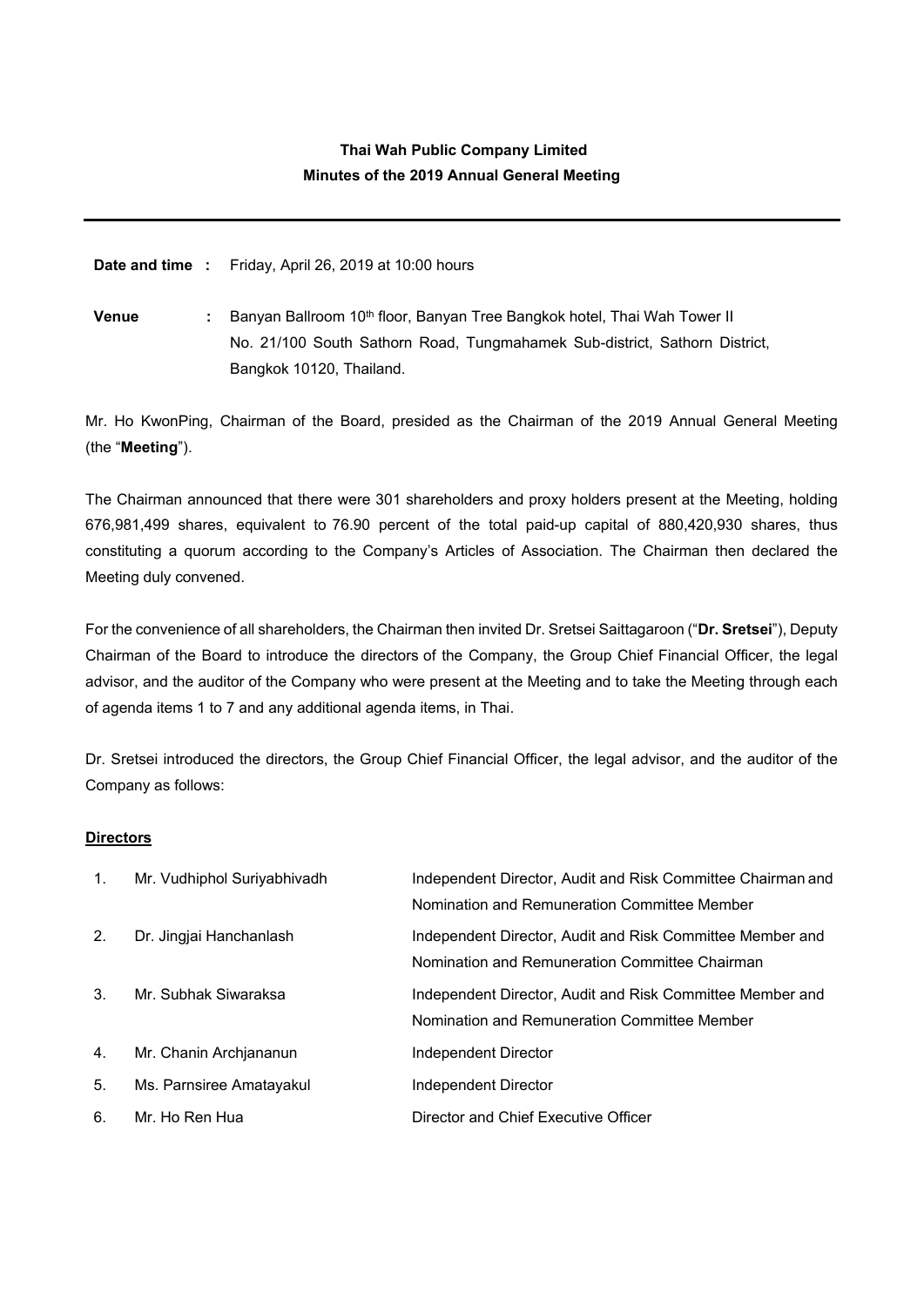7. Mr. Umnad Sukprasongphol Director and Managing Director (Starch Business) 8. Mr. Prateep Lertvatanakijkul Director and Managing Director (Food Business) 9. Mr. Surapon Supratya **Director** 10. Mr. Ariel P Vera **Director** 11. Mr. Shankar Chandran **Director** 

## **Group Chief Financial Officer**

Ms. Orn-A-Nong Witchucharn

#### **Legal Advisor**

Ms. Veeranuch Thammavaranucupt and team from Weerawong, Chinnavat & Partners Limited who will act as Legal Counselor and inspector for registration and vote counting procedures for the Meeting,

#### **Auditor**

Ms. Yuchira Tuaton from EY Office Limited as the Company's auditor.

The Company had 14 directors, 13 of whom were able to attend the meeting, representing 92.86% of the total number of attending directors. One director was unable to attend the meeting.

Before commencing on the agenda proper, Dr. Sretsei invited the Company Secretary to advise all shareholders of the voting procedure for the Meeting.

Ms. Manee Lueprasert, Company Secretary, advised all shareholders of the voting procedure for the Meeting as follows:

- 1. With regard to voting at the shareholders' meeting, section 102 and section 33 of Public Company Act B.E. 2535 (Including any amendments) ("**the Public Limited Companies Act**") stipulate that shareholders shall have votes equal to the number of shares held by each of them or one share is entitled to one vote.
- 2. Shareholders and proxy holders who have been authorized to vote during the Meeting, are to use the voting slip for the relevant agenda item handed out at the time of registration to vote on the agenda item. Shareholders and proxy holders are requested to complete the voting slip by ticking one of the voting boxes (i.e., "approve", "disapprove", or "abstain") and for custodian only - to state the number of votes under each of the selected choices. Shareholders and proxy holders are to then sign on the lower part of the voting slip and return the same to the Company's officer.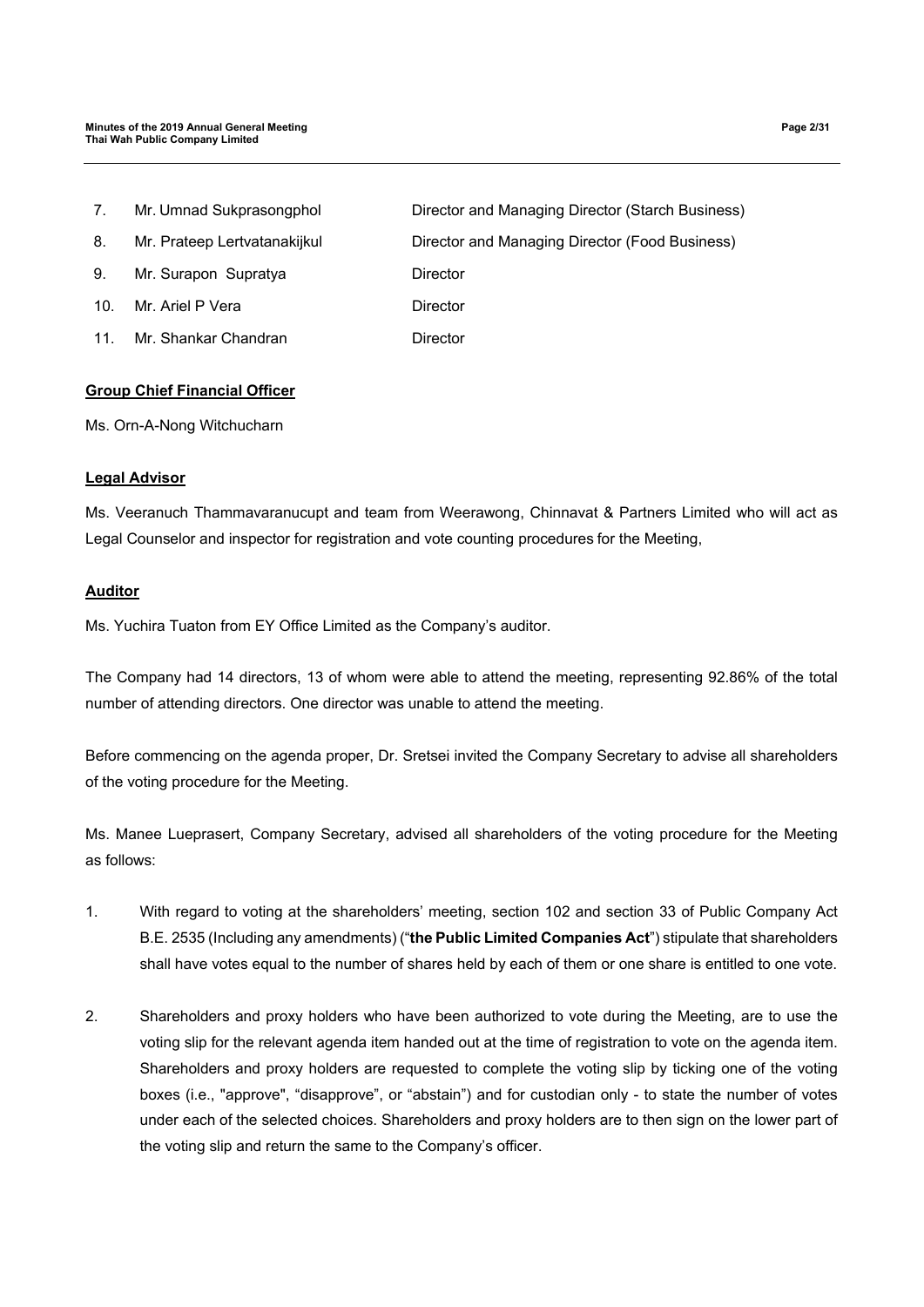- 3. Proxy holders with the votes cast by their shareholders as specified in the proxy forms submitted to the Company prior to the commencement of the Meeting do not have to vote during the Meeting. Such votes have already been collected and counted by the Company as indicated in the proxy forms received during registration.
- 4. In addition, all shareholders and proxy holders (except in the case of foreign investors appointing a custodian in Thailand to keep and safeguard their shares) cannot split the number of votes. All votes must be cast as "approve", "disapprove", or "abstain" in each agenda item.
- 5. The custodians appointed by foreign investors may cast all the votes or split the number of votes as "approve", "disapprove", or "abstain" in each agenda item.
- 6. For each agenda item, in the case that there is no shareholder or proxy holder who has submitted a vote of disapproval or abstention, the vote shall be considered to approve the proposal in accordance with the combined number of votes. If any shareholder or proxy holder has a vote of disapproval or abstention, he/she shall mark his/her voting slip and raise his/her hand and the Company's officer will collect the relevant voting slip.
- 7. For vote counting, the Company will deduct the sum of voting slips having a vote of either disapproval or abstention from the total number of votes of shareholders attending the Meeting in each agenda item. The remaining votes shall be considered as votes of approval. Shareholders and proxy holders who vote to approve each agenda item shall keep their voting slips and return them to the Company's officer after the adjournment of the Meeting. In this regard, the vote in the Meeting shall be done openly, not in secret, but all voting slips shall be collected to ensure the transparency of the vote counting.

Any votes made in any of the following sample manners shall be considered invalid:

- 1) A voting slip that is not signed by the shareholder or proxy holder who cast the vote.
- 2) A voting slip that is filled with more than one mark in the space provided.
- 3) A voting slip that casts a vote expressing conflict of intent.
- 4) A voting slip that is crossed out with no signature affixed.

If a shareholder or proxy holder intends to correct his/her vote in the voting slip, the existing vote shall be crossed out with the shareholder's signature affixed.

8. Article 32 and Article 37 of the Company's Articles of Association and the Public Limited Companies Act stipulate that a resolution of the shareholders' meeting shall be as follows: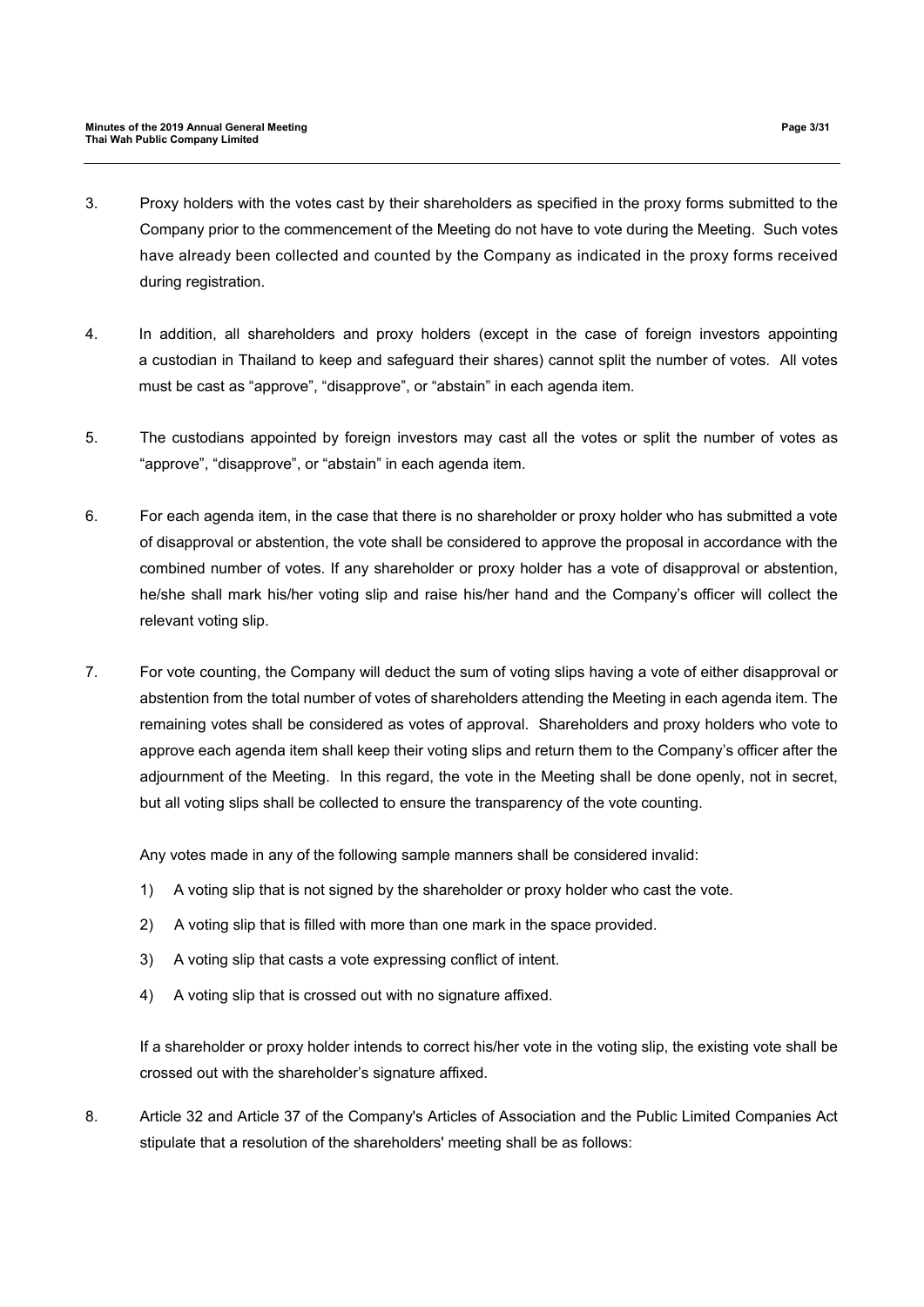For the agenda item to consider and approve any remuneration for the directors in respect of agenda item 5.2, the votes of not less than two-thirds of total number of votes of the shareholders who are present at the meeting and are eligible to vote are required. For the agenda item to consider and approve the amendment to the objectives of the Company and the amendment to Clause 3 of the Memorandum of Association to be in line with the amendment to the objectives of the Company in respect of agenda item 7, the votes of not less than three-fourths of total number of votes of the shareholders who are present at the meeting and are eligible to vote are required.

9. If any shareholder or proxy holder wishes to leave the Meeting before the Meeting is adjourned or is not present at the meeting room during any agenda item, such shareholder or proxy holder can exercise his/her rights by submitting the voting slip to the Company's officer in advance of leaving the meeting room.

The total number of the votes of the shareholders cast on various agenda items may not be equivalent, as there are shareholders and proxy holders entering the meeting room from time to time. Therefore, the number of shareholders attending the Meeting in each agenda item may change and not be equivalent.

10. Before voting on each agenda item, the Chairman shall give the shareholders and proxy holders an opportunity to ask questions and render their opinions concerning such agenda items as the Chairman deems it appropriate.

In the case that a shareholder or proxy holder has questions or opinions other than the agenda item under consideration, such questions or opinions should be asked or rendered under the agenda item arranged for other matters at the end of the meeting.

Dr. Sretsei informed the Meeting that in the interest of good corporate governance in regard to transparency, the Company had appointed Weerawong, Chinnavat & Partners Limited, the Company's legal advisor, to verify the registration procedure and vote counting procedure of the Meeting. Nevertheless, minority shareholders were welcomed to also witness vote counting of each agenda item. However, none of the shareholders expressed their intentions to witness the vote counting.

Dr. Sretsei then proceeded with the Meeting by proposing to the Meeting each of the agenda items as detailed below: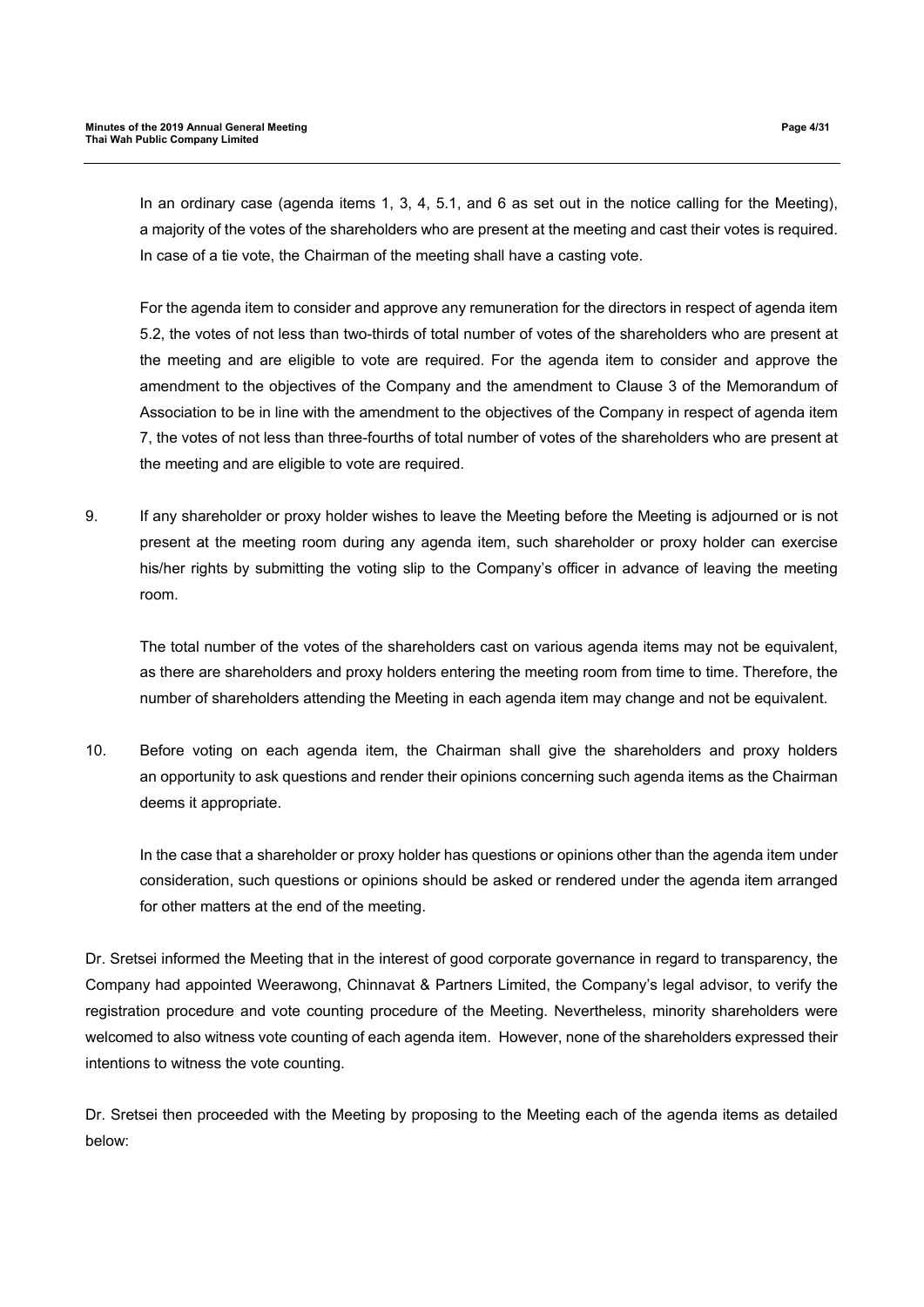#### **1. To consider and certify the minutes of the 2018 Annual General Meeting**

Dr. Sretsei requested the Meeting to review the minutes of the 2018 Annual General Meeting, a copy of which was sent to all shareholders together with the notice calling for the Meeting. Dr. Sretsei also informed the Meeting that the Board had recommended that the minutes of the 2018 Annual General Meeting be certified by the shareholders.

Dr. Sretsei opened the floor for shareholders to raise questions. However, no questions were raised under the agenda item.

As there were no questions, Dr. Sretsei proposed that the Meeting consider this agenda item which was resolved as follows:

**Resolution:** The Meeting certified the minutes of the 2018 Annual General Meeting by a unanimous vote of the shareholders and proxy holders who were present at the Meeting and cast their votes, details as shown in the following vote counting summary:

| <b>Voting Results</b>                   | Number of Votes* |          |
|-----------------------------------------|------------------|----------|
| Approved                                | 677,229,717      | 100.00%  |
| Disapproved<br>$\bullet$                |                  | $0.00\%$ |
| Void<br>$\bullet$                       |                  | $0.00\%$ |
| Total no. of votes cast by shareholders | 677,229,717      | 100.00%  |

| • Abstained                                                     | 1.600       |
|-----------------------------------------------------------------|-------------|
| Total no. of votes of the shareholders who are eligible to vote | 677,231,317 |

**Note**: \* The Company's Articles of Association state that a resolution of the shareholders' meeting in an ordinary matter requires a majority of the votes of the shareholders who are present and cast their votes.

#### **2. To consider and acknowledge the business operations of the Company for the year 2018**

Dr. Sretsei invited Mr. Ho Ren Hua, the Director and Chief Executive Officer, to report to the Meeting on the business operations of the Company for the year 2018.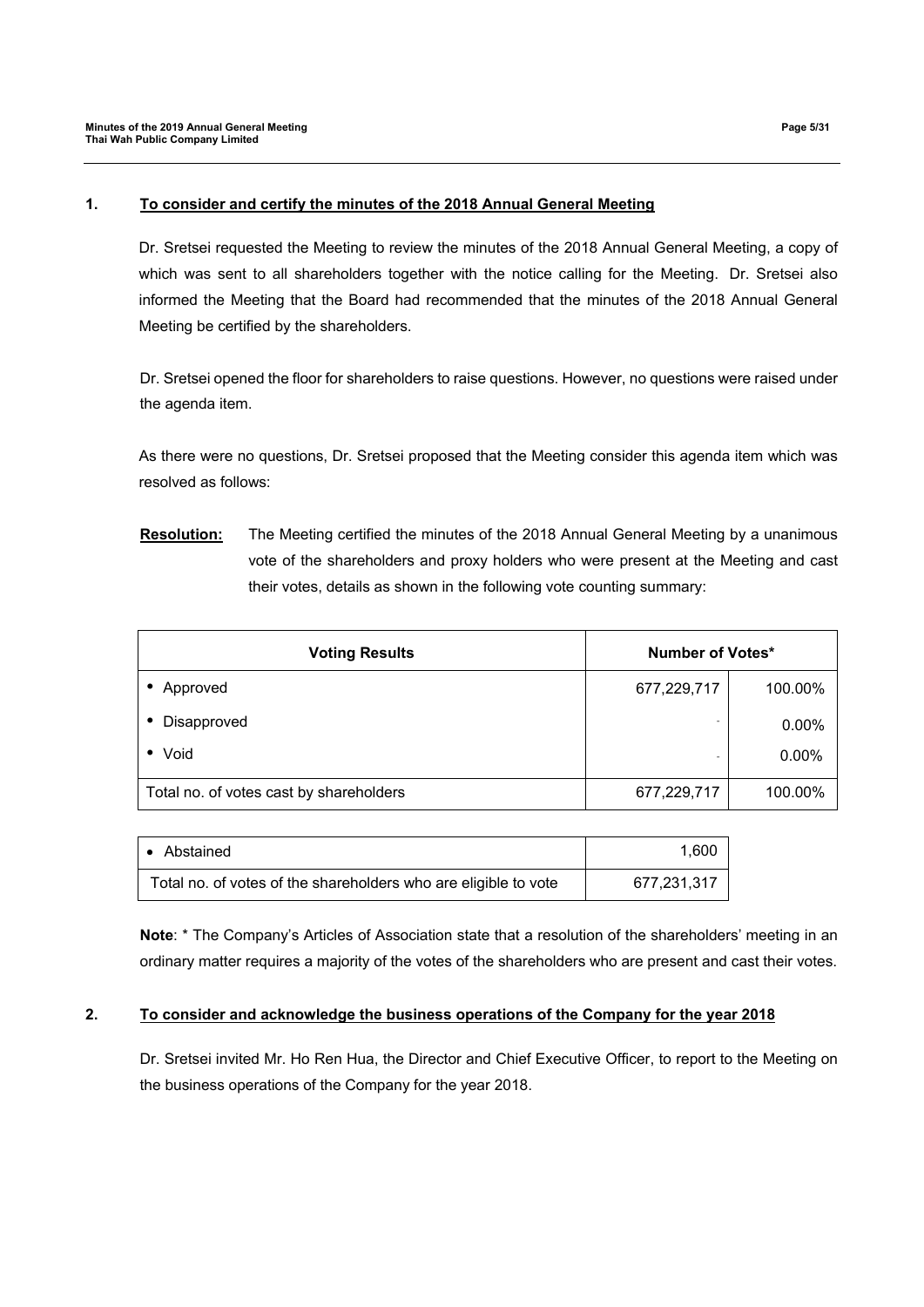Mr. Ho Ren Hua reported to the Meeting the Company's performance in 2018 as detailed in the Company's 2018 Annual Report which was sent to all shareholders together with the notice calling for the Meeting and had been summarized as follows:

## **The Company's performance in 2018**

## **Overview**

- The overall Sales of the Company increased 16 percent from Baht 6,265 million to Baht 7,248 million which was driven by from the growth of starch business (up 19 percent) , and the food business (up 5 percent). Starch Growth mainly due to full year of Tapioca Development Corporation Limited ("**TDC**") consolidation impact.
- Gross profit margin declined 5 percent from 21 percent to 16 percent, which mainly due to lower margin spread of native starch business impacted from root shortage situation in Thailand and CLMV that made root price increase by 54 percent, while the selling price of Native starch increase only 38 percent.
- Higher SGA expenses mainly driven from full year impact consolidation of TDC and new businesses in Vietnam and Cambodia.
- The decrease in Non-operating income as no one-off of gain on acquisition of TDC 118 million Baht in 2017.
- Net profit of 197 million, which was lower than last year mainly due to low gross profit of Starch business and no one time-gained on acquisition of TDC 118 million Baht in 2017.
- As a result, earnings per share for 2018 was 0.22 Baht/share, while 2017 was 0.56 Baht/share.

# **Starch Business**

- Total sales revenue increased 19 percent from Baht 4,886 million in 2017 to Baht 5,832 million in 2018 mainly driven by full year consolidation of TDC, and favorable starch price impact.
- Thailand industry export to China and Taiwan, declined by 4 percent and 18 percent respectively, which was effected from a shortage of root supply from Thailand. However, the Company was still able to maintain the market share in those main markets.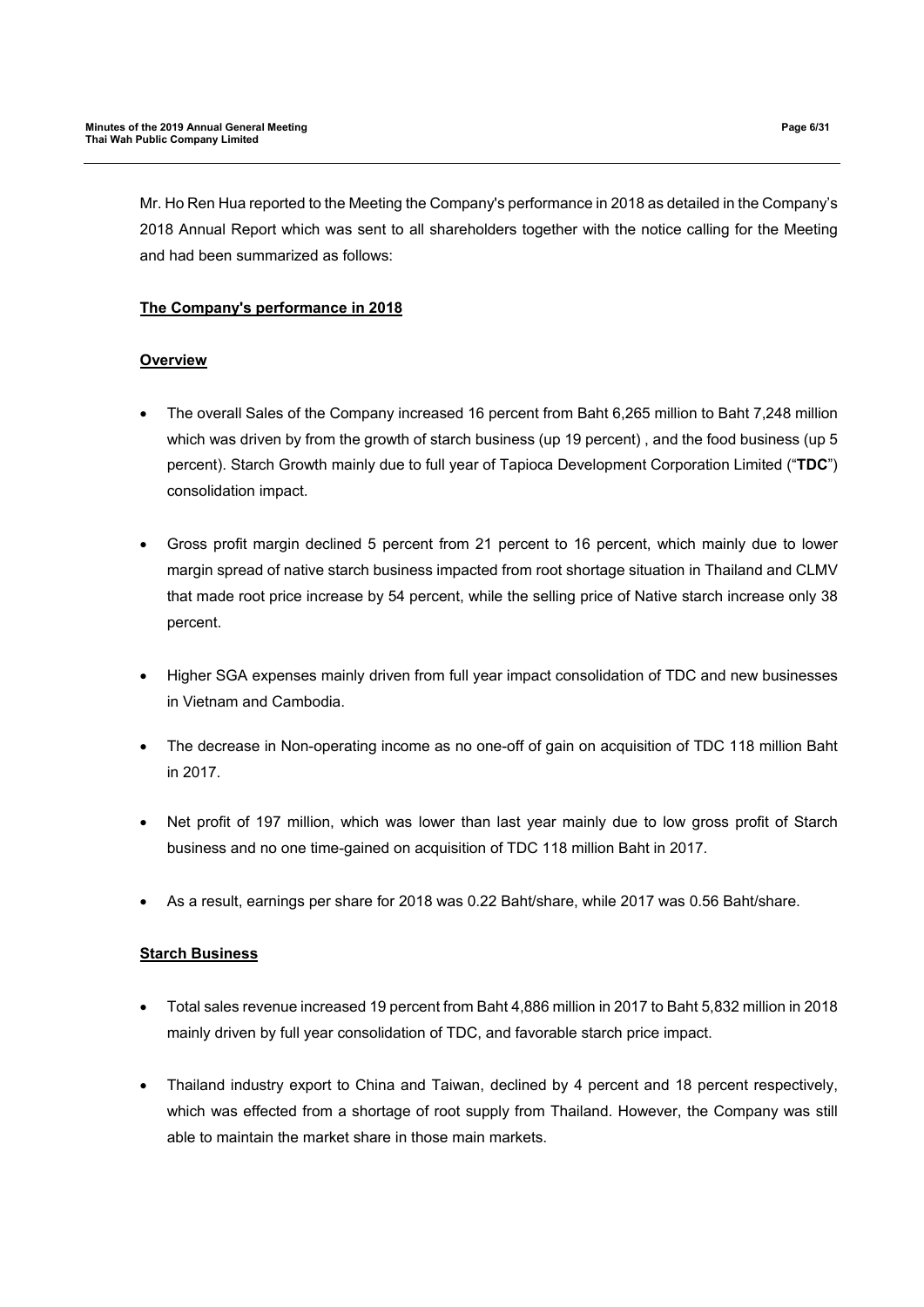- Shortage of root supply in Vietnam and Cambodia was due to CMV disease that expected to be effected for 1-2 more crops. Shortage of root supply in Thailand was due to low base price of root during the past two years that made farmers switch to planting sugarcane instead.
- The gross profit of 13 percent, which was 6 percent lower than last year resulted from the cassava root price which was higher than last year caused by shortage of cassava root, while starch price moved up at a slower rate than root price. The Company planned to shift towards higher value added products such as Glucose, Coarse Flour, Pearl, and high-grade native tapioca starch etc. in order to lessen the impact of commodity price volatility in the long run.
- Net profit for the year decreased 72 percent from Baht 401 million in 2017 to Baht 112 million in 2018 mainly due to low gross profit and no one-time gained of TDC acquisition in 2017.

# **Food Business**

- Sales revenue increased 5 percent from Baht 1,379 million in 2017 to Baht 1,452 million in 2018. The growth of sales revenue was mainly contributed from both local and Export markets.
- Local sales, which accounted for 91 percent of total Food Thailand sales revenue, grew 3 percent mainly driven from fresh vermicelli and rice noodle. Export channel grew double digit 23 percent for this year which mainly driven from rice noodle.
- The net profit decreased 7 percent from 92 million to 85 million mainly operating expense of Thai Wah Vietnam that started to fully operate in April 2018. Meanwhile, Thailand business was able to generate net profit increased 9 percent.

Dr. Sretsei reported to the Meeting on the progress of Collective Action Coalition against Corruption of the Company to the shareholders which was as follows.

On June 13, 2018, the Company had submitted the self-evaluation questionnaire for countering bribery signed by the Chairman of the Board, including other relevant documents, to the Thai Private Sector Collective Action Coalition Against Corruption Council ("**CAC**") for certification process. Subsequently on August 21, 2018, the meeting of the Thai Private Sector Collective Action Coalition Against Corruption No. 2/2008 had resolved to approve Thai Wah Public Company Limited as a member of the Thai Private Sector Collective Action Coalition Against Corruption. This certificate was valid for 3 years from the date of approval.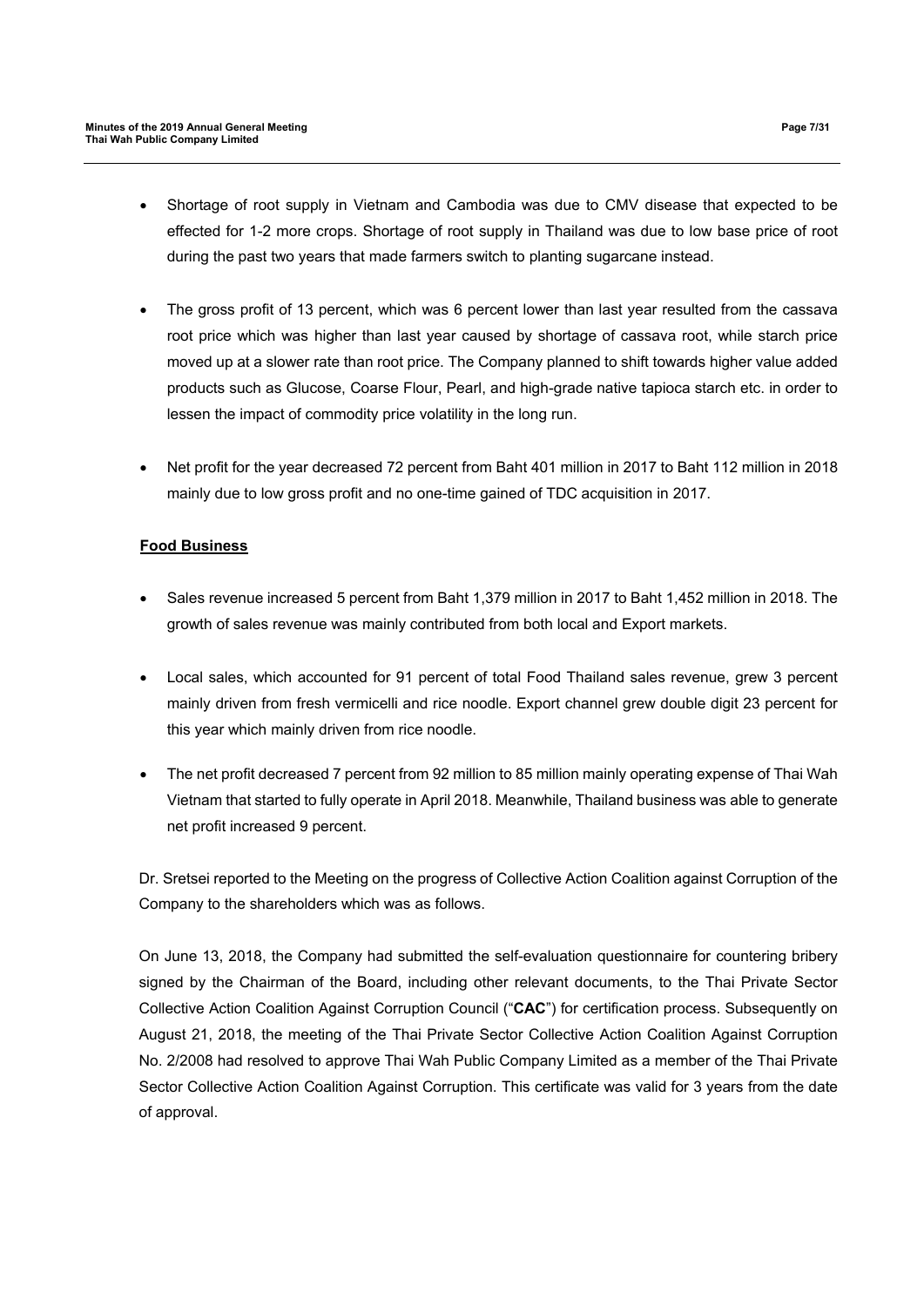The Company would continue to monitor and review all the anti-corruption measures continuously in order that those measures were implemented effectively.

Dr. Sretsei then opened the floor for shareholders to raise questions. The shareholders asked questions. The questions and answers can be summarized as follows:

**Mr. Manit Lertsakornsiri,** a shareholder, requested for further explanations on the Company's business as follows:

- Shortage of raw materials situation, the outbreak and raw material prices in the year 2019;
- Market shares of the HVA products;
- On the food business, did the Company considered looking for channel partners and whether there were any of the Company's products manufactured under OEM for customers?
- The Company had set up an investment budget of Baht 2,000 million as shown in the MD&A. How much would it be for merger and acquisition (M&A)?

#### **Mr. Ho Ren Hua,** advised as follows:

- For the raw materials situation during the first half of this year, the Company had seen a strong recovery of more than 20-30 percent and as of now there were no outbreaks of the Cassava Mosaic Disease ("**CMV**") virus in Thailand. Some of the virus still impacted Cambodia and Vietnam but there were no significant decline in terms of operations.
- Referring to the market shares of the HVA products that included coarse flour, sago, glucose and modified starch, in terms of coarse flour and pearl the Company was amongst the top market share in Thailand. As for the glucose in Vietnam, which was used as a sweetener in the beverages and confectionery dairy businesses, the Company was the number one market leader in Vietnam. For the modified starch, the Company recently made an additional acquisition of Tapioca Development Corporation Limited ("**TDC**") shares this week, enabling it to be in the top 5 players in Thailand. The Company expected that the modified starch business could expand into new markets such as China, Japan and Indonesia.
- For the food business, it was divided into two parts: one was in terms of fresh and dry vermicelli and the second was in terms of the distribution channels. The Company was the number one leader for fresh vermicelli with an approximately 60-70 percent market shares within the country and was number two for the dry vermicelli business. The Company had launched new products in order to grow its portfolio of SKUs for the dry vermicelli category. In the past 10-15 years, the Company had only a few SKUs under the dry vermicelli category which were the 80 and 200 grams. Currently there were various products including the rice noodle business that was started a few years ago.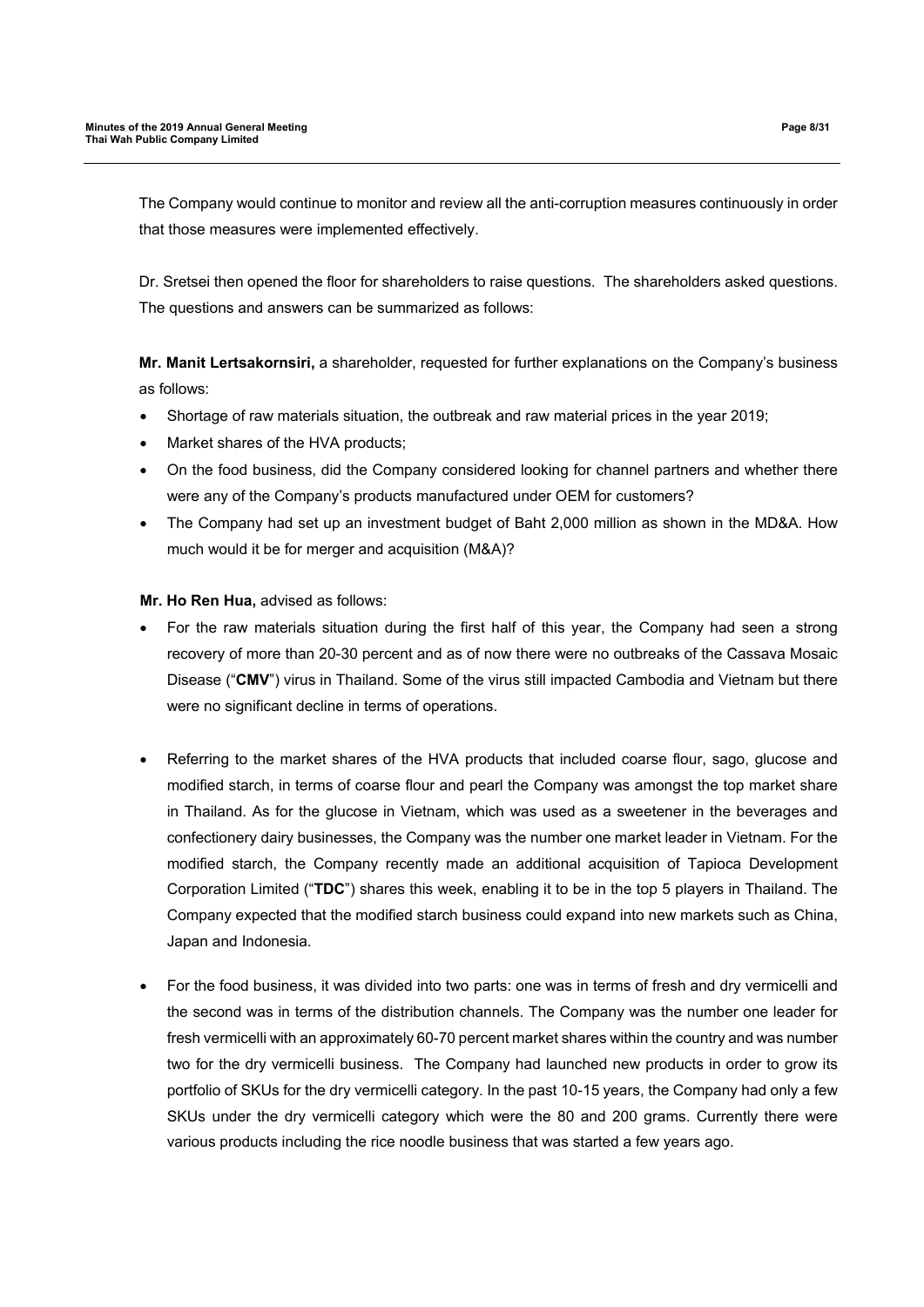• In terms of investment budget, during the beginning of the year, the Company had purchased the Maesot factory, located on the western region of Thailand that would improve the Company's performance during the first half of the year. And the Company had recently acquire additional shares in TDC, resulting in a 100 percent shareholding in TDC, which was a modified starch business. The Company would continue acquiring businesses or assets or more as part of its corporate strategy. As for the expansion of business in Cambodia, the Company would build a tapioca starch factory and a power plant. However, Mr Ren Hua emphasized that the management, with the guidance and supervision of the Board, would manage each investment with discipline and would consider each project to have a return on investment within the next 3-5 years.

#### **Mr. James Hugh Alexander Hay,** a proxy holder:

 Enquired that last year the AGM had approved the issuance of debentures for an amount up to Baht 1 billion, although they had voted against it, it was resolved as approved in principle. At present has these debentures been issued?

#### **Mr Ho Ren Hua,** advised that:

 During this week, the Company had issued Baht 1 billion debentures with a BBB + credit rating at 4 percent interest rate. Partial amount of the debenture issued was used as working capital while the other part was for investment in business expansion. For 2019 shareholders' meeting, the Company did not seek for approval on the issuance of debentures. Due to the high demand for the Company's debentures, management was confident that the Company had a good reputation both in the capital market and the bond market. Management was confident that with the Company's financial discipline, they could manage this amount of debt.

#### **Mr. James Hugh Alexander Hay,** a proxy holder commented that:

 In the past the Company had always been a cash company, and now the Company was in a net debt position.

#### **Mr. Ho Ren Hua,** advised that:

 As of today, the Company continued to have a strong financial position. Partial amount of the debentures issued was used for the acquisition of TDC shares and dividend payout. But fundamentally the Company would have remaining cash as working capital for approximately Baht 300-400 million. Every month the Company use cash as working capital to purchase raw materials and in terms of debt equity ratio, management would continue to keep it relatively low.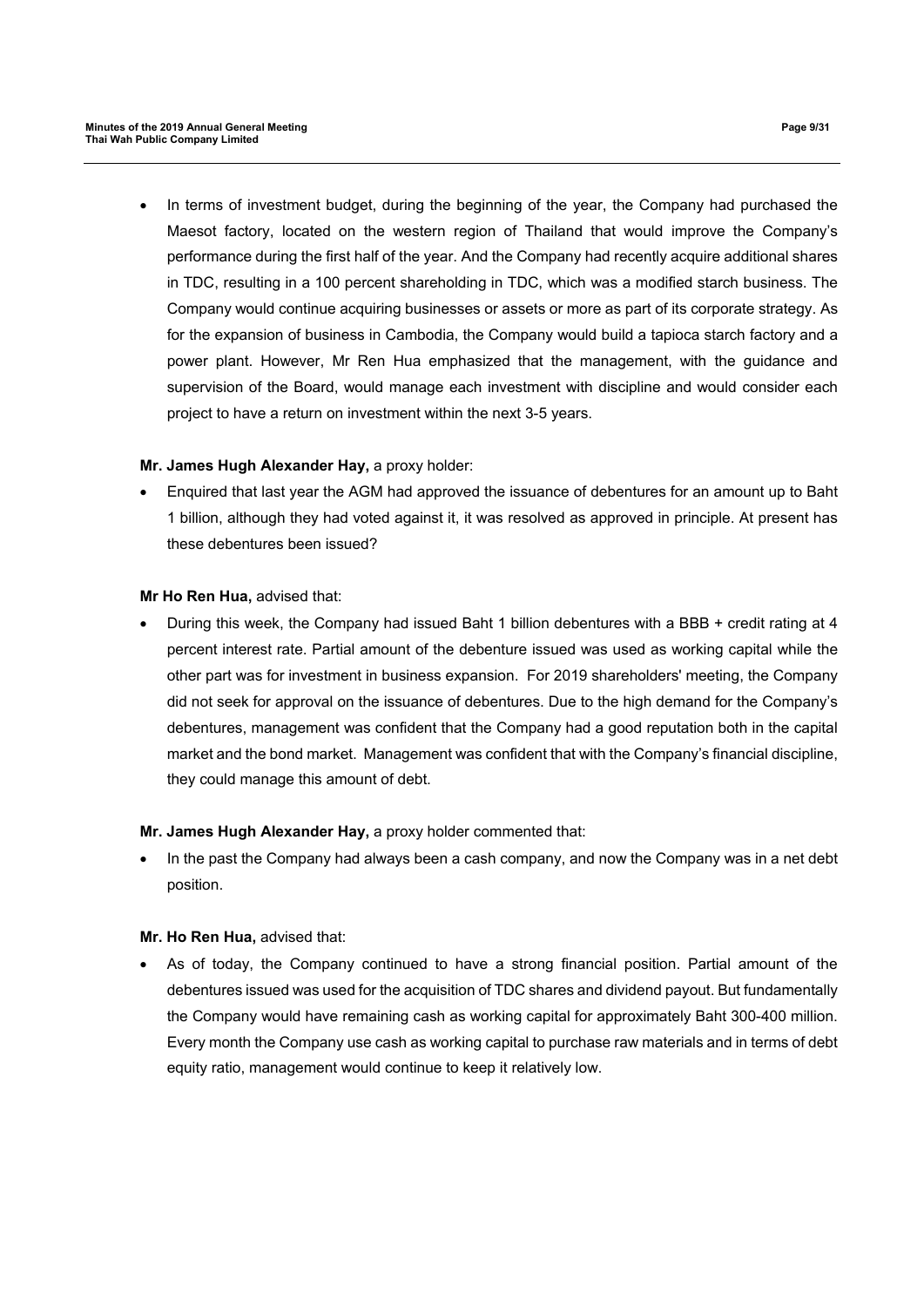#### **Mr. Siriwat Voravetvuthikun,** a proxy holder:

• In regard to the Baht 1 billion debentures issued with a 4 percent interest rate, he enquired on the tenor of that debenture and the debt to equity ratios would be increased or not.

## **Mr. Ho Ren Hua, requested for:**

 Mrs. Orn-a-nong Witchucharn to brief on the tenor of the loan and the structure of Baht 1 billion debenture.

#### **Mrs. Orn-a-nong Witchucharn,** advised that:

 The debenture that was issued in the amount of Baht 1 billion had a period of 3 years with interest payments semiannually.

#### **Mr. Ho Ren Hua,** advised for:

 As for the comment from shareholder regarding the plan for using Baht 1 billion, he advised that typically for the Company's investment strategy whether it was a M&A and expansion of the factories or build new factories, it would be phased over a period of two or three years which was very important for the Company in order to manage the return on investment. Management team under the supervision of the Board would oversee the Debt to Equity Ratio, Debt to EBITDA and Interest Coverage Ratio and maintain the strength of the financial statements in the long term by conducting the business conservatively and with discipline.

## **Mr. James Hugh Alexander Hay,** a proxy holder commented that:

What was the expected yield from this kind of investment?

#### **Mr. Ho Ren Hua,** advised as follows:

 For Thai Wah Group, the return on investment capital (ROIC) was approximately 10-11 percent and as for any new investments, the return rate had to be consistent with the Company's hurdle rate, which was approximately 10-11 percent with a payback period of approximately 7-8 years.

## **Mr. Siriwat Voravetvuthikun,** a proxy holder:

 Enquired further that since a return of investment was 10-11 percent why not extend the tenor period to be longer than 3 years?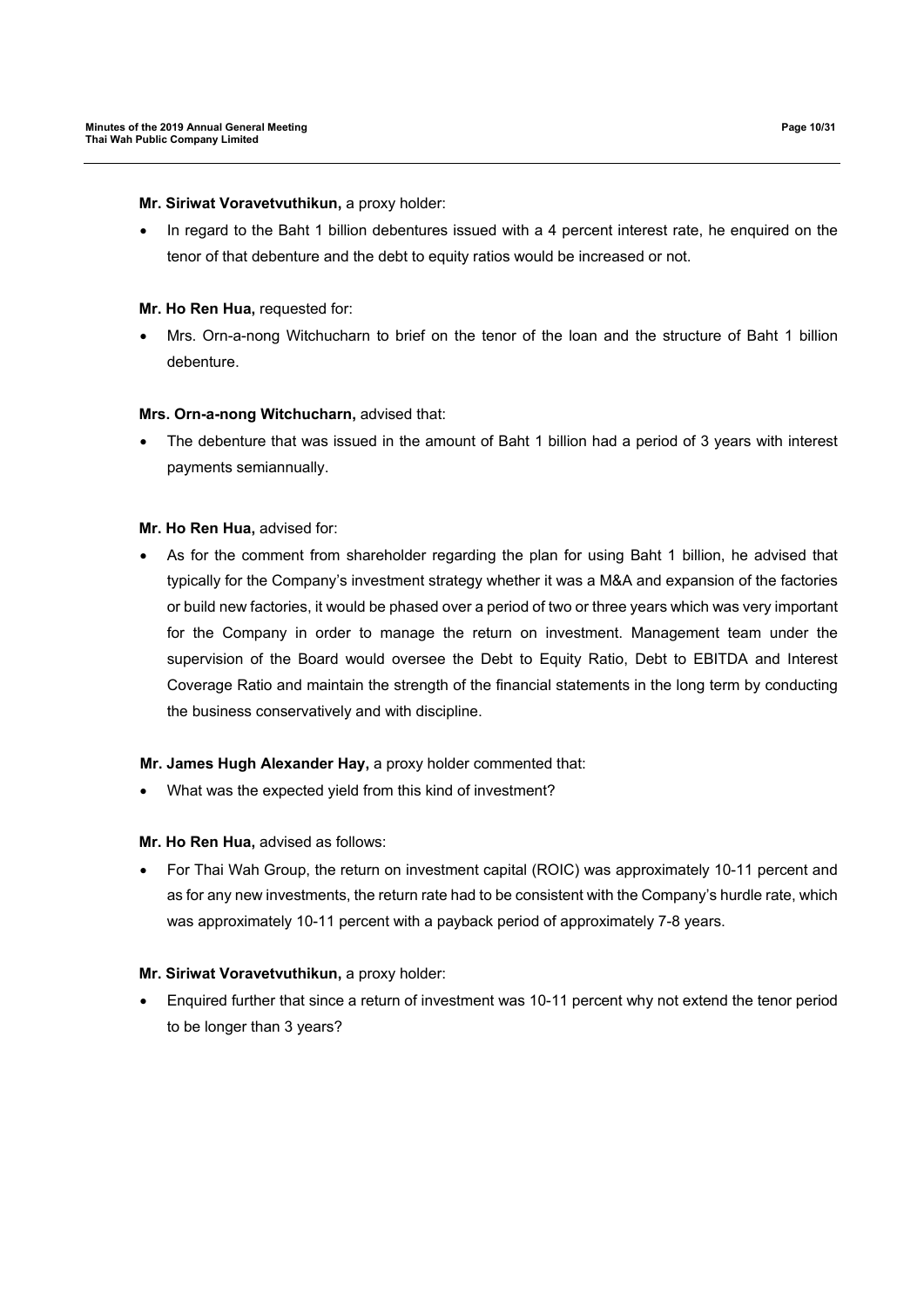**Mr. Ho Ren Hua,** advised that:

 From the comparison with other debenture tenors that were issued during the first quarter of this year, the Company's financial advisors recommended that based on the size of Thai Wah today compared to all the other debentures going to the market, the maturity of the debentures at 3 years would be the most attractive for investors. Next time if the Company decided to issue debentures, management may extend the tenor period to 3-5 years. Moreover it was a positive feedback for the Company since it received a BBB+ credit rating and the Company's debentures were 3 times oversubscribed.

## **Mr. Siriwat Voravetvuthikun, a proxy holder:**

 Commented that Mr. James should support the issuance of corporate debentures since the Company would pay a 4 percent interest rate but the return was approximately 10-12 percent. He also enquired whether the Company's debentures was traded in the secondary market or not?

#### **Mrs. Orn-a-nong Witchucharn,** advised that:

 The Company's debentures were registered in Thai BMA; therefore it could be traded in the secondary market.

### **Mr. James Hugh Alexander Hay,** a proxy holder commented that:

 At the end of 3 years, the Company would have to borrow Baht 1 billion to repay the debentures and the interest rate might be 12 percent. As a fund manager he was concerned since interest rates in an emerging markets tend to change rapidly. Therefore taking on debts that looked cheap today, may become a burden later as seen in the past where the interest rates in Thailand reached very high. He further recalled that in the early 1980s, the interest rate in the UK reached approximately 18-20 percent, which was sort of incredible and unthinkable to the present generation. Therefore when a debt was drawn down, it would be cheap. But that doesn't mean that the debt would remain cheap.

#### **Mr. Manit Lertsakornsiri,** proxy holder:

 In regard to the cash balance and cash equivalents of approximately Baht 600 million as shown in the Notes no.8 of the financial statements and the current investment of approximately Baht 600 million as mentioned in Notes no. 9 to financial statements. The short term loan increased from the previous year by approximately Baht 70 million. Why not use the existing cash to reduce the amount of such short-term loan?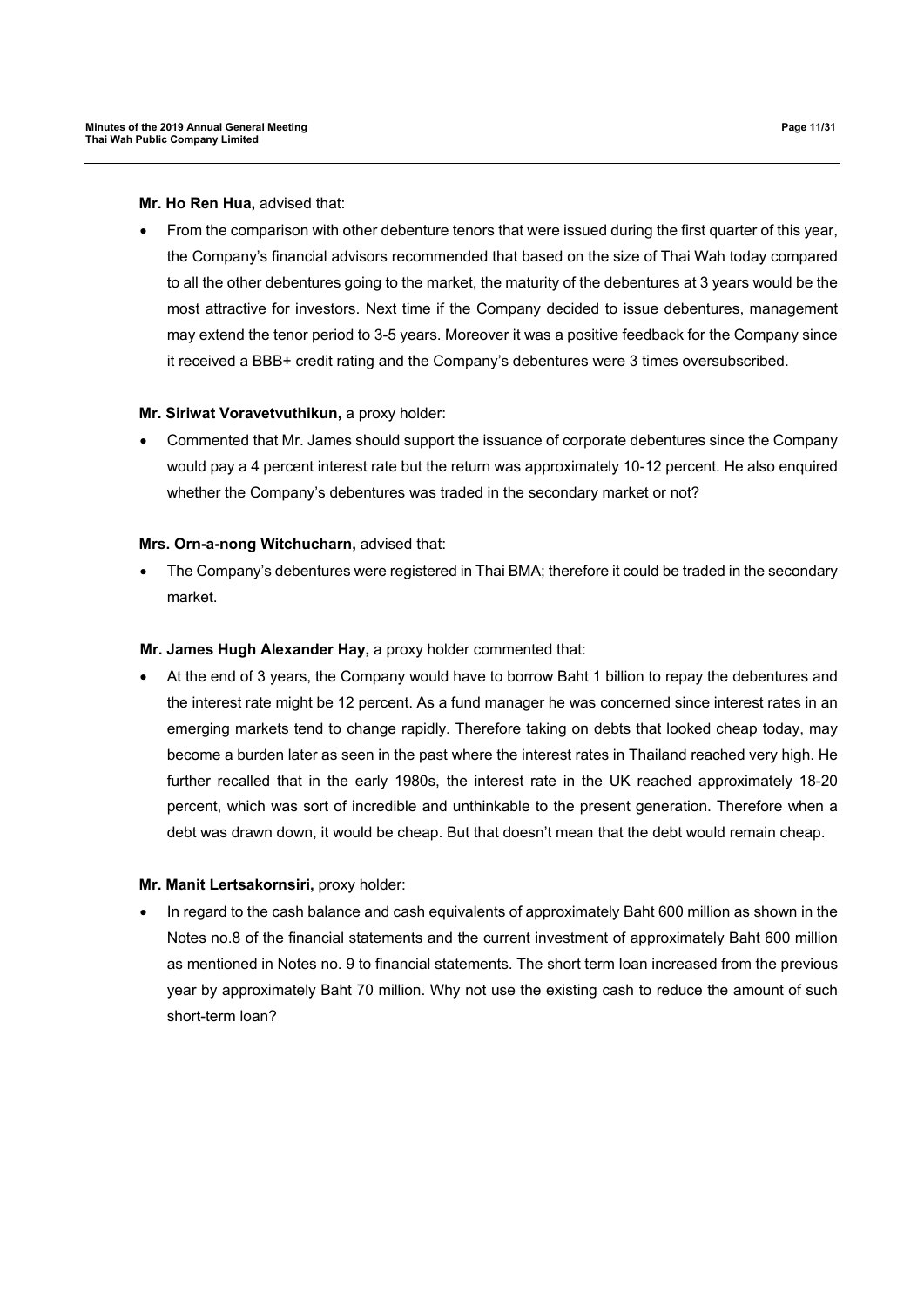**Mr. Ho Ren Hua,** advised as follows:

 In regard to the first question on the Baht 1 billion, approximately Baht 400-500 million was used for monthly working capital and the other half was used for growth investments which was in the money market funds. He then invited Mrs. Orn-a-nong Witchucharn to give the details on the short-term loans.

#### **Mrs. Orn-a-nong Witchucharn,** advised that:

 For cash and cash equivalents as shown in note no.8 of approximately Baht 600 million, out of which Baht 300 million were cash deposited in Thailand, while the remaining were cash transactions in overseas subsidiaries. Transferring back such funds had to be in the form of dividend, some of which would be kept for further investment and the interest rates in foreign countries was higher than the interest rate within the country. In terms of items in note no.9, it was the corporate bond with a yield of approximately 5 percent. The Company intended to hold it until maturity, which would gradually mature until 2021, amounting to Baht 212 million. As for the cash in the Money market fund, it was approximately Baht 370 million which was kept to be used as working capital. For the second question the short-term loan was a loan drawn down from a financial institution by a subsidiary company in which the Company held 70 percent of the shares.

### **Mr. Ho Ren Hua,** advised as follows:

 He clarified further that originally the Company had cash equivalent to Baht 1 billion plus the Baht 1 billion debentures equivalent to Baht 2 billion. Out of which, on a monthly basis the Company had to use approximately Baht 500 million as working capital for purchasing raw materials and another Baht 800 million was deployed for acquiring the TDC's shares and the assets in Maesot. The remaining amount of approximately Baht 600-700 million was the funds for investment that would be deployed over a period of 2 years and would be invested in the appropriate time. These funds would be invested in the money market funds in order to receive a better yield.

As there were no further questions, and the matter in this agenda item was for acknowledgement only, a vote was not required. Dr. Sretsei then requested that the Meeting acknowledge the business operations of the Company for the year 2018.

The Meeting considered and acknowledged the business operations of the Company for the year 2018.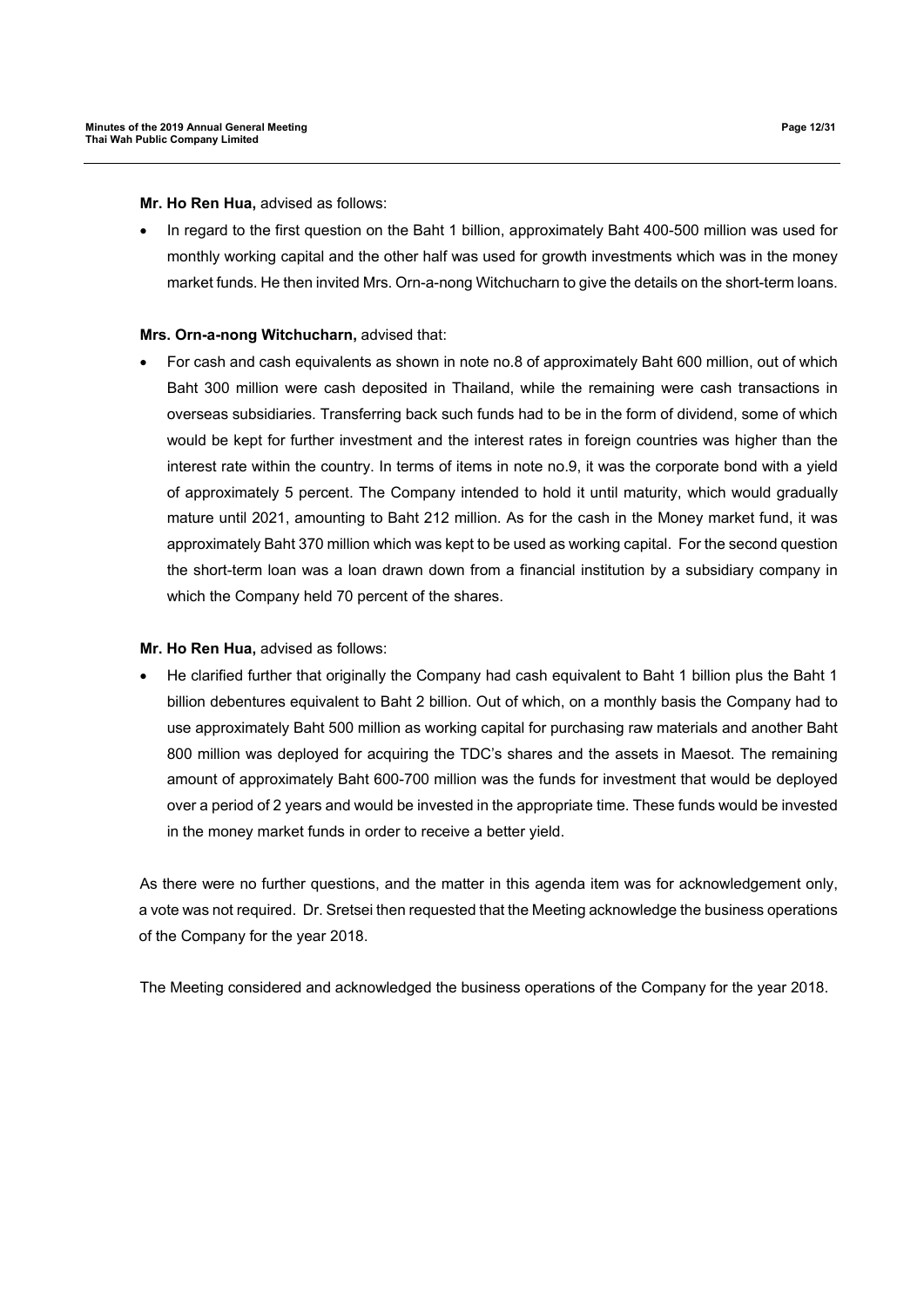# **3. To consider and approve the Company's audited financial statements for the year ended December 31, 2018 with the auditor's report thereon**

Dr. Sretsei summarized for the Meeting the highlights of the financial statements for the year ended December 31, 2018 upon which the auditor had expressed a clean opinion, as shown in the Company's Annual Report which was sent to all shareholders together with the notice calling for the Meeting.

Dr. Sretsei invited Ms. Orn-A-Nong Witchucharn, the Group Chief Financial Officer, to report on the Statement of Comprehensive income and the Statement of Financial position as at 31 December 2018.

Ms. Orn-A-Nong informed the Meeting that the Company's audited financial statements for the year ended December 31, 2018 had been reviewed by the Audit and Risk Committee, the Board of Directors, and had been audited by the certified public accountant. Ms. Orn-A-Nong referred the Meeting to the "Financial Statements" section of the Annual Report which had been sent to all shareholders together with the notice calling for the Meeting, and advised that the Board had recommended that the Company's audited financial statements for the year ended December 31, 2018 with the auditor's report thereon be proposed for shareholders' approval at the Meeting.

Dr. Sretsei opened the floor for shareholders to raise questions. The shareholders asked questions. The questions and answers can be summarized as follows:

## **Mr. Manit Lertsakornsiri,** proxy holder:

 Requested for clarification on the long-term investments according to note 15, which had reported 2 groups, the first group was the investment in Laguna Resort and Hotel Public Company Limited and the second group was the investment in Tropical Resort Company Limited which had an impairment transaction. He enquired on the progress especially for the second group.

#### **Mr. Ho Ren Hua,** advised as follows:

 For the long-term investments, management under the guidance of the board regularly monitored this. They constantly reviewed on the cost basis and any new opportunities.

## **Mr. James Hugh Alexander Hay,** a proxy holder commented that:

 On note 16, investment properties, the Company had invested in these properties long time ago and some of which had been classified as impairment. Why the Company did not sell out those assets, along with the shares in Laguna Resorts and Hotels Public Company Limited as shown under note no. 15?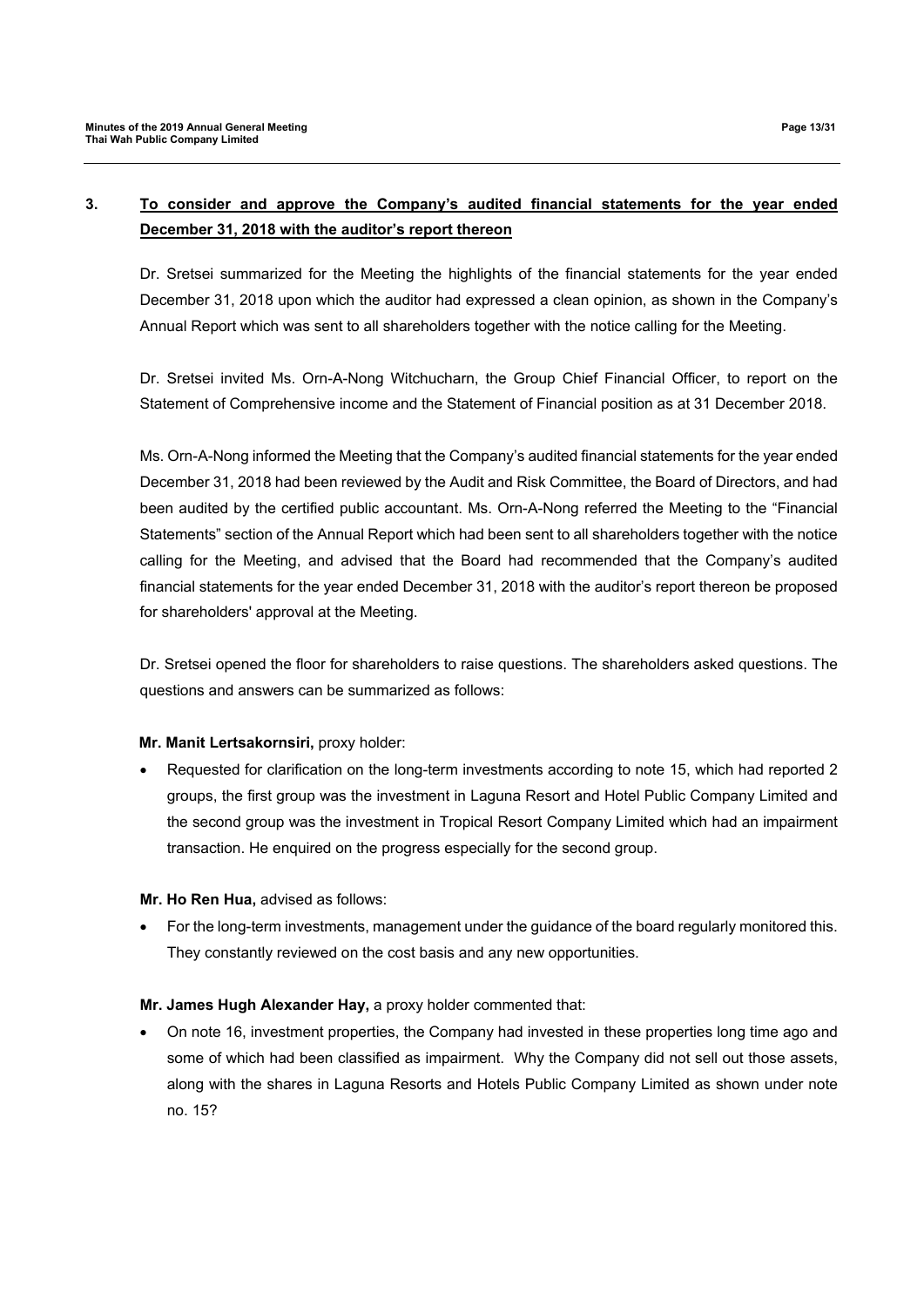**Mr. Ho KwonPing**, advised that:

 He had informed the shareholders during the amalgamation of Thai Wah with Thai Wah Food Products Public Company Limited that management had sold many of its non-core assets, some of which were co-held by both the companies, including many land holdings that were not used in the main business. Management had already taken necessary action to sell out all those that could be sold. As for the shareholder's opinion on this matter, it would be reviewed at the board meeting in order to determine all the non-core assets that could be divested or not.

**Mr. James Hugh Alexander Hay,** a proxy holder commented further:

 Despite the current image of the Company, third parties often had the perception that the Company still had a lot of problems with its non-core assets and he suggested that the Company should fix this problem.

As there were no questions, Dr. Sretsei proposed that the Meeting consider this agenda item which was resolved as follows:

**Resolution:** The Meeting approved the Company's audited financial statements for the year ended December 31, 2018, with the auditor's report thereon, by a unanimous vote of the shareholders and proxy holders who were present at the Meeting and cast their votes, with details as shown in the following vote counting summary:

| <b>Voting Results</b>                   | Number of Votes* |          |
|-----------------------------------------|------------------|----------|
| Approved                                | 678,072,960      | 100.00%  |
| Disapproved                             |                  | $0.00\%$ |
| Void<br>$\bullet$                       | -                | $0.00\%$ |
| Total no. of votes cast by shareholders | 678,072,960      | 100.00%  |

| Abstained                                                       | 1.600       |
|-----------------------------------------------------------------|-------------|
| Total no. of votes of the shareholders who are eligible to vote | 678,074,560 |

**Note**: \* The Company's Articles of Association state that a resolution of the shareholders' meeting in an ordinary matter requires a majority of the votes of the shareholders who are present and cast their votes.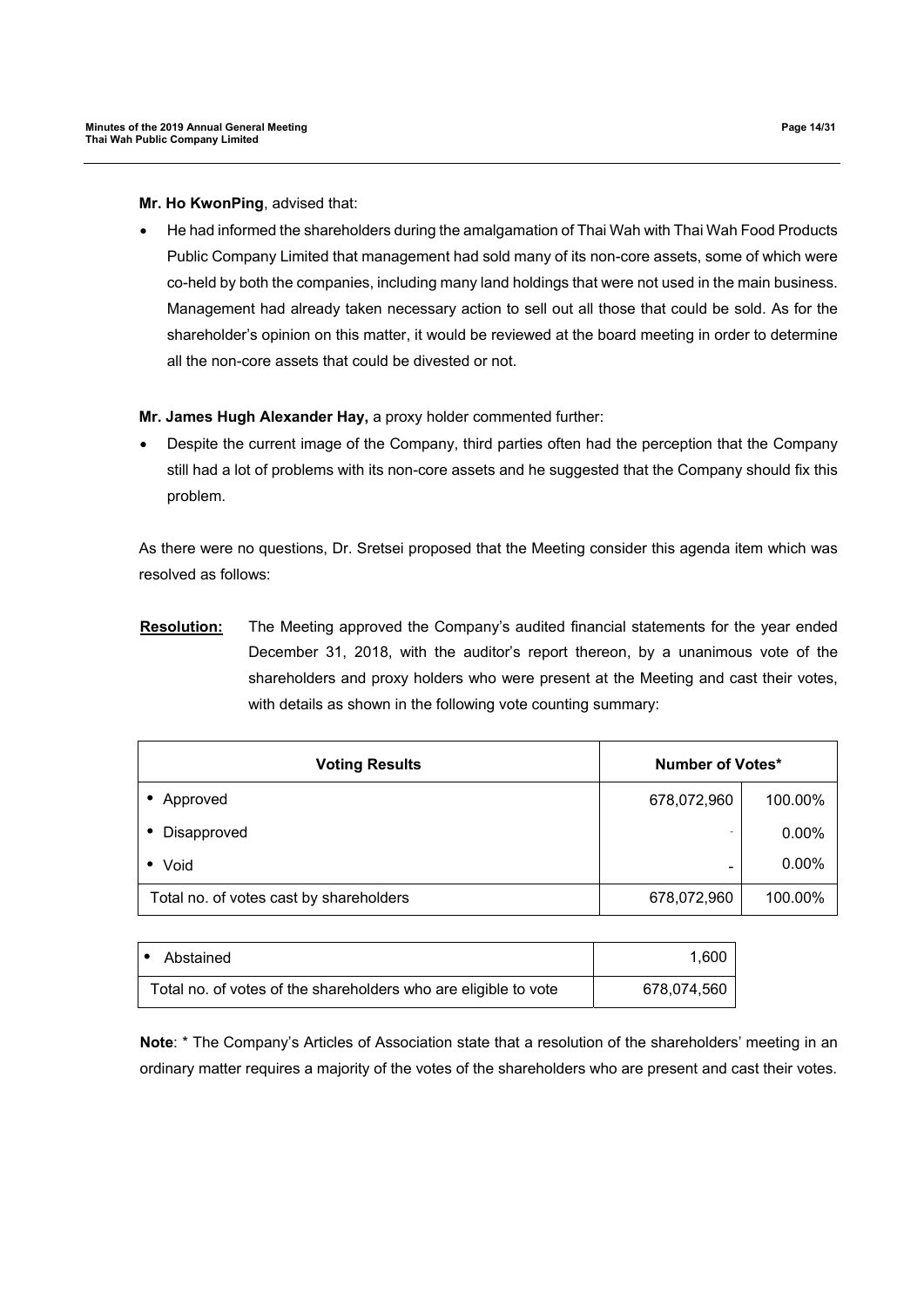### **4. To consider and approve the payment of dividend**

Dr. Sretsei reported to the Meeting that based on the operating results for the full year 2018, the Company reported a consolidated net profit of Baht 197 million as shown in the statements of comprehensive income for the year ended December 31, 2018, which has been audited by the auditor.

Taking into account the consolidated net profit based on the operating results for the full year 2018, the Company's expansion plans and debt repayment obligations, the Board of Directors had agreed to propose to the Meeting that the retained earnings for the year ended December 31, 2018 be appropriated as follows:

- a) Dividend payment to shareholders in the amount of Baht 0.32 per share for 880,420,930 shares, totaling Baht 281,734,697.60.
- b) Un-appropriated retained earnings to be carried forward.

Dr. Sretsei informed the Meeting that the Company would pay the dividend to the shareholders whose names appeared in the Company's share register book as at May 8, 2019 which would be the date for determination of shareholders who are entitled to the dividend payment fixed by the Board of Directors. (Record Date). Dividend payment would be made on May 24, 2019.

The proposed dividend is consistent with the Company's dividend payment policy. The proposed amount to be paid in respect of the full year ended December 31, 2018 represents 143.1 percent of the consolidated net profit based on the operating results for the full year 2018.

In addition, the Company's legal reserve has already attained the amount of 10 percent of the registered capital of the Company in accordance with clause 48 of the Company's Articles of Association, therefore, the Company is not required to allocate any amount to the reserve fund.

Dr. Sretsei opened the floor for shareholders to raise questions. The shareholders asked questions. The questions and answers can be summarized as follows:

## **Mr. Siriwat Voravetvuthikun**, proxy from the shareholders:

 According to the Company's dividend policy, the dividend payout was based on how many percentage of the net profit.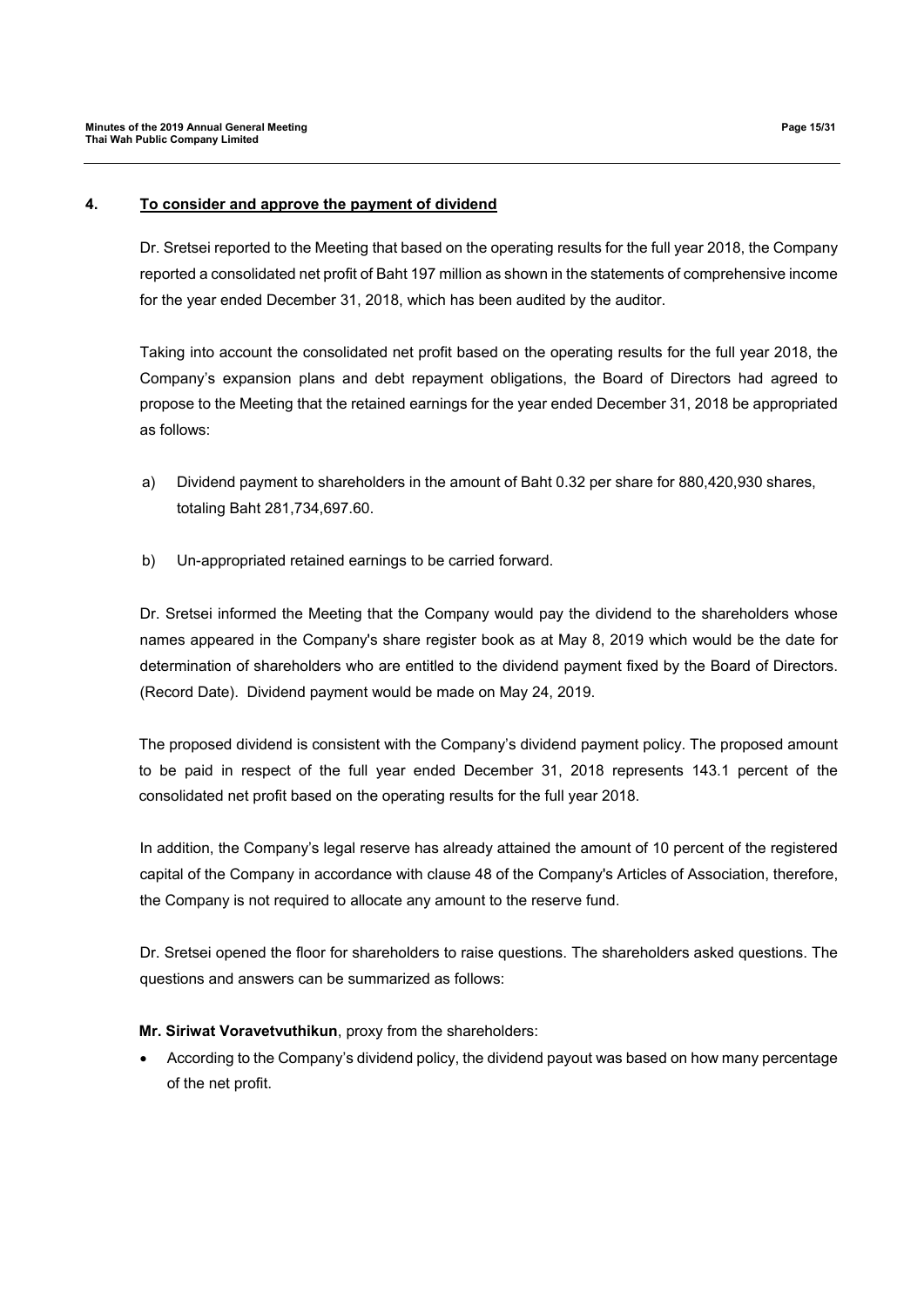**Mr. Ho Ren Hua,** advised as follows:

• The Company's dividend policy was an absolute dividend policy that focused on increasing the value of investments for the shareholders. The dividend payout was predictable to increase each year without being impacted by the profit fluctuations. The Company adhere to the principle of stability, predictability and manageable growth.

## **Mr. Siriwat Voravetvuthikun**, proxy from the shareholders:

 Enquired whether the Company changed its Articles of Association to comply with the dividend payment policy or not.

## **Mr. Ho Ren Hua,** advised as follows:

 The dividend policy was approved by the Board of directors and he believed that no such policy was specified in the Company's Articles of Association.

## **Mr. Siriwat Voravetvuthikun**, proxy from the shareholders, commented that:

 He had never seen a company in the stock exchange market using the absolute dividend policy, even though the profit was Baht 0.22, the dividend payout was Baht 0.32 and the payout ratio was 143 percent. He then enquired on the total number of minority shareholders of the Company.

## **Mrs. Orn-a-nong Witchucharn,** advised that:

The Company had a total of approximately 3,000 shareholders.

## **Mr. Siriwat Voravetvuthikun**, proxy from the shareholders, commented that:

 He did not oppose to the dividend payment of the Company but he believed that paying out a large amount of dividend was only beneficial to the major shareholders which in this case belonged to the Chairman's group and thereby he disagreed to the dividend payment from retained earnings.

## **Mr. Ho KwonPing**, advised that:

- For the first question, he clarified that both major and minor shareholders would receive dividends at the same rate. He and his family had been holding shares in this Company for more than 70 years. If the shareholder believed that he was taking advantage or seeking benefit from this Company, then the shareholder should not invest in this Company. He confirmed that the Company's dividend policy had been set up for the benefit of the Company.
- And as for the question related to the fixed rate dividend policy, this policy was beneficial to short term investors rather than the long term investors where the shareholders may receive high dividend at the maximum of 2 years. And after that if the Company was not able to make profit, the shareholders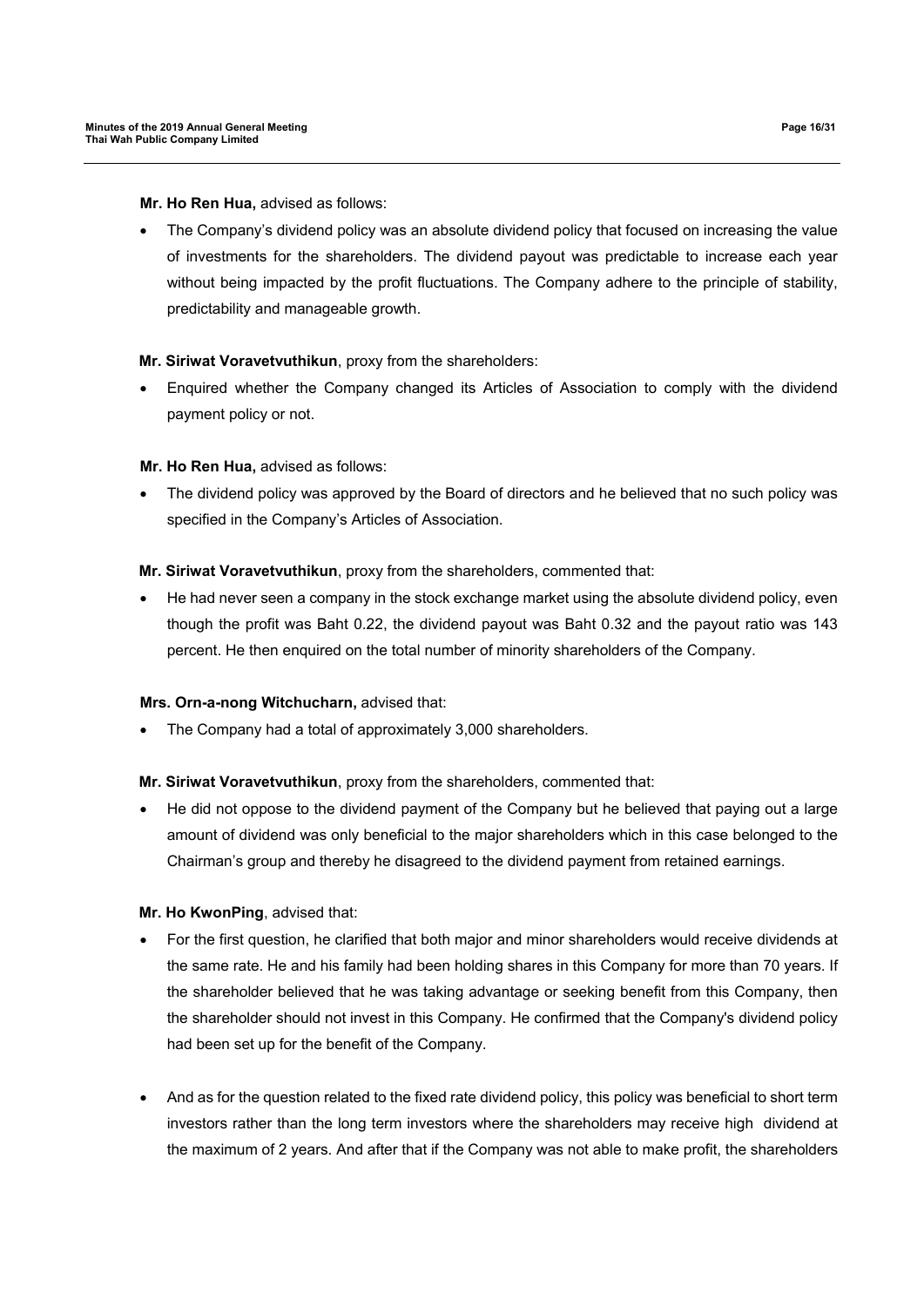would receive dividends at a lower rate. With respect he then informed that he was a director of one of the largest companies in UK – Diageo PCL., where they also have a policy of increasing the absolute dividend by approximately 5-10 percent each year despite volatility in order to ensure the investors in the long run. If next year there was an economic crisis in the world, he did not believe that the Board of directors or the shareholders would agree to continue paying dividends at a high rate and pay out from retained earnings. This year, the Board of Directors and the major shareholders believed that the decline in the previous year's profit was unusual and that the Company would be able to recover and return to better profits. As a result of which the Company did not want to have a fluctuating dividend policy. If the Company's depressed situation continued for another 3 to 4 years then the Company would definitely decrease the dividend payout. Since management expected that this year's result of the Company would improve, they continued to pay dividend at the same rate, even though it resulted in a higher payout ratio. All of the above were the reasons for the decision making which benefited minority shareholders more than the major shareholders.

#### **Mr. Siriwat Voravetvuthikun**, proxy from the shareholders, commented that:

 He had no intention to insult the Chairman but the major shareholders he was referring to, according to page 59 of the annual report, was not only the Chairman's family but other major shareholders as well. He believed that the dividend payout ratio of more than 140 percent was too much and that the Company should also consider the minor shareholders.

#### **Mr. Ho KwonPing**, advised that:

 The Company gave special preference to the minority shareholders, the Board of directors were not the major shareholders. The Board considered that the majority of the shareholders were those who invested in the Company for a long period. The Board believed that in the year that the profit had decreased considerably, they should not aggravate shareholders further by reducing the dividend payout rate. Even though with the payout ratios that was higher than 140 percent was unsustainable, management and the Board believed that the Company was capable of reverting back to normal profits. The Company would like to maintain the dividend at a similar rate each year and he confirmed that if the Company had to pay dividends at a rate higher than the accumulated profits for one or two years period, the Company would reduce the dividend payout rate.

#### **Mr. Siriwat Voravetvuthikun**, proxy from the shareholders:

 Thanked the Chairman and commented that he was a minority shareholder and objected on behalf of the other minority shareholders. He noted that paying dividends at a rate higher than profits was not good for the Company. However since the Chairman confirmed that if the Company's profit reduced consecutively, the Board of directors would consider paying dividends at a lower rate which was acceptable by him.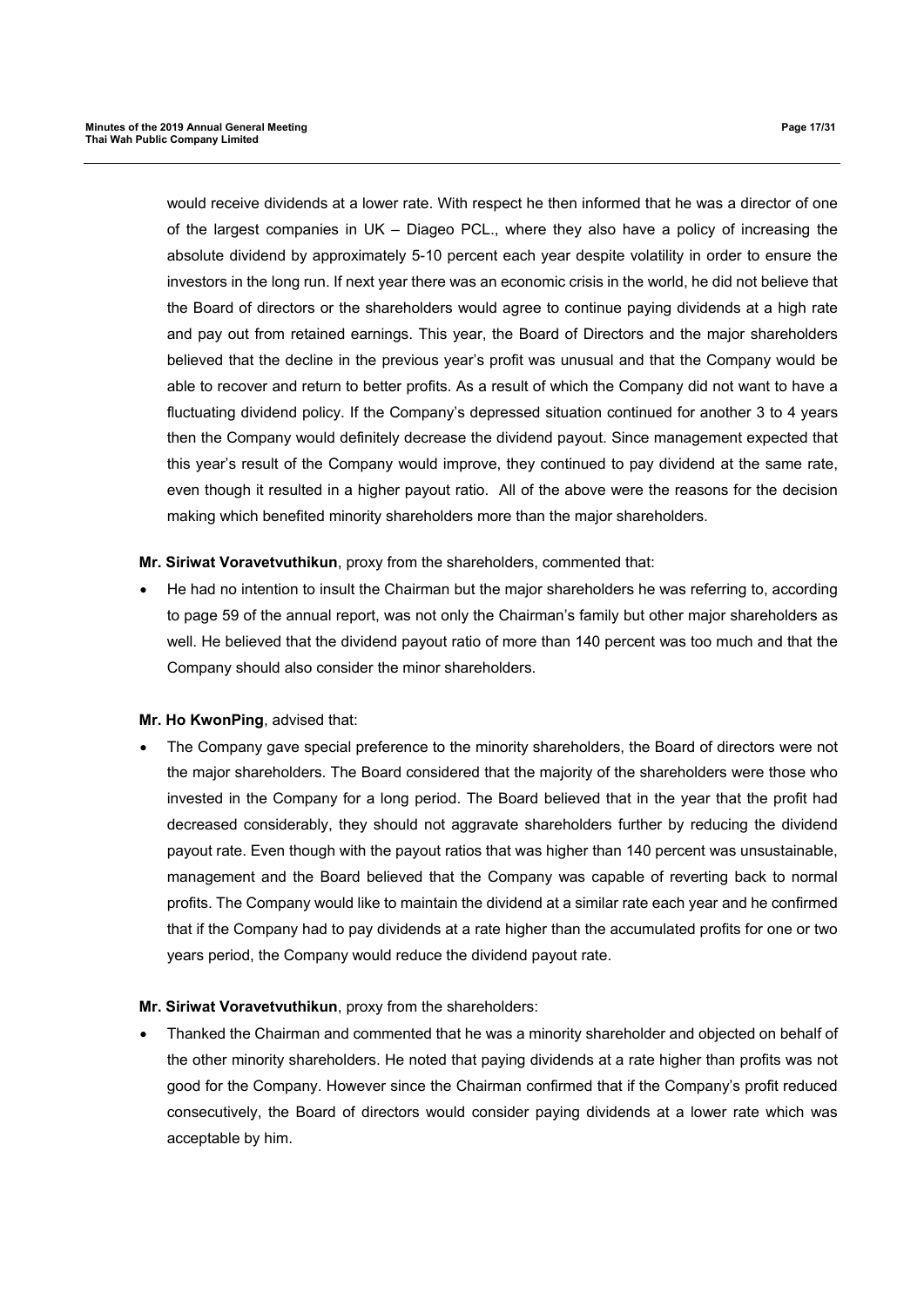#### **Mr. Ho KwonPing**:

 Thanked Mr. Siriwat and advised that he knew and understood his role. All the minority shareholders were welcomed to give their opinions and comments which were well accepted and would be taken into consideration. He thanked for all the comments that were beneficial to the Company and all the shareholders.

As there were no questions, Dr. Sretsei proposed that the Meeting consider this agenda item which was resolved as follows:

**Resolution**: The Meeting approved the appropriation of retained earnings for the year ended December 31, 2018 by a unanimous vote of the shareholders and proxy holders who were present at the Meeting and cast their votes, details as shown in the following vote counting summary:

| <b>Voting Results</b> |                                         | <b>Number of Votes*</b> |          |
|-----------------------|-----------------------------------------|-------------------------|----------|
|                       | Approved                                | 678,090,820             | 100.00%  |
|                       | Disapproved                             |                         | $0.00\%$ |
|                       | Void                                    | -                       | $0.00\%$ |
|                       | Total no. of votes cast by shareholders | 678,090,820             | 100.00%  |

| Abstained<br>$\bullet$                                          | 1.600       |
|-----------------------------------------------------------------|-------------|
| Total no. of votes of the shareholders who are eligible to vote | 678.092.420 |

**Note**: \* The Company's Articles of Association state that a resolution of the shareholders' meeting in an ordinary matter requires a majority of the votes of the shareholders who are present and cast their votes.

## **5. To consider and approve matters relating to directorships of the Company**

## **5.1 Election of new directors to succeed those who will be retiring on completion of their terms**

Dr. Sretsei explained that Article 17 of the Company's Articles of Association stipulated that the shares of each shareholder shall be counted as one vote for every one share in voting to elect directors and ach shareholder may exercise all the votes to elect one person or several people as director but the shareholder cannot divide his or her votes to any person in any number and that Article 18 of the Company's Articles of Association stipulated that at each Annual General Meeting, one-third of the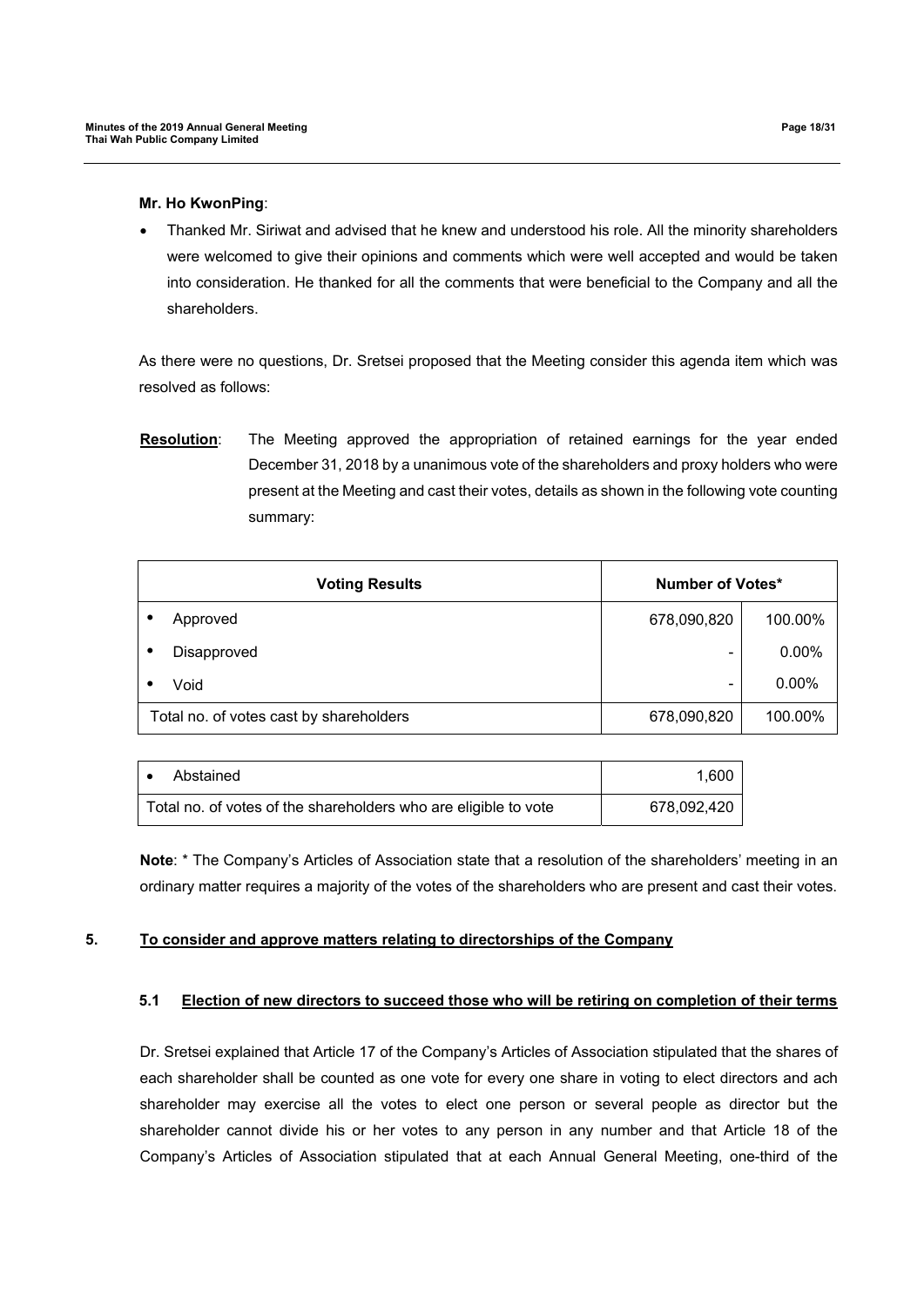directors shall retire from office. Retiring directors would be eligible for re-election. The following 5 directors were due to retire at the Meeting:

| 1) | Mr. Ho KwonPing             | Chairman of the Board,                       |
|----|-----------------------------|----------------------------------------------|
| 2) | Mr. Surapon Supratya        | Director,                                    |
| 3) | Mr. Ariel P Vera            | Director,                                    |
| 4) | Mr. Ho KwonCjan             | Director.                                    |
| 5) | Mr. Vudhiphol Suriyabhivadh | Independent Director,                        |
|    |                             | Audit and Risk Committee Chairman and        |
|    |                             | Nomination and Remuneration Committee member |

The profiles of the 5 retiring directors were shown in Attachment 3.1 & 3.2 of the notice calling for the Meeting which had been sent to all shareholders.

Dr. Sretsei informed the Meeting that in view of the experience, knowledge, and past contributions of the 5 retiring directors, the Board of Directors had agreed to propose to the Meeting to re-elect all 5 retiring directors for another term of directorships as recommended by the Nomination and Remuneration Committee, excluding the committee members who may have a conflict of interest.

Dr. Sretsei opened the floor for shareholders to raise questions. The shareholders asked questions. The questions and answers can be summarized as follows:

## **Mr. James Hugh Alexander Hay,** a proxy holder:

 According to the principles of corporate governance code, the chairman of the board should be an independent director. Independent directors should be more than half of the Board of Directors and the number of directors of the company should be 5-12. How did the Company plan to implement the principle of CG code?

## **Mr. Ho Ren Hua**, requested for:

The legal advisors to provide their opinion on the current status of the Company.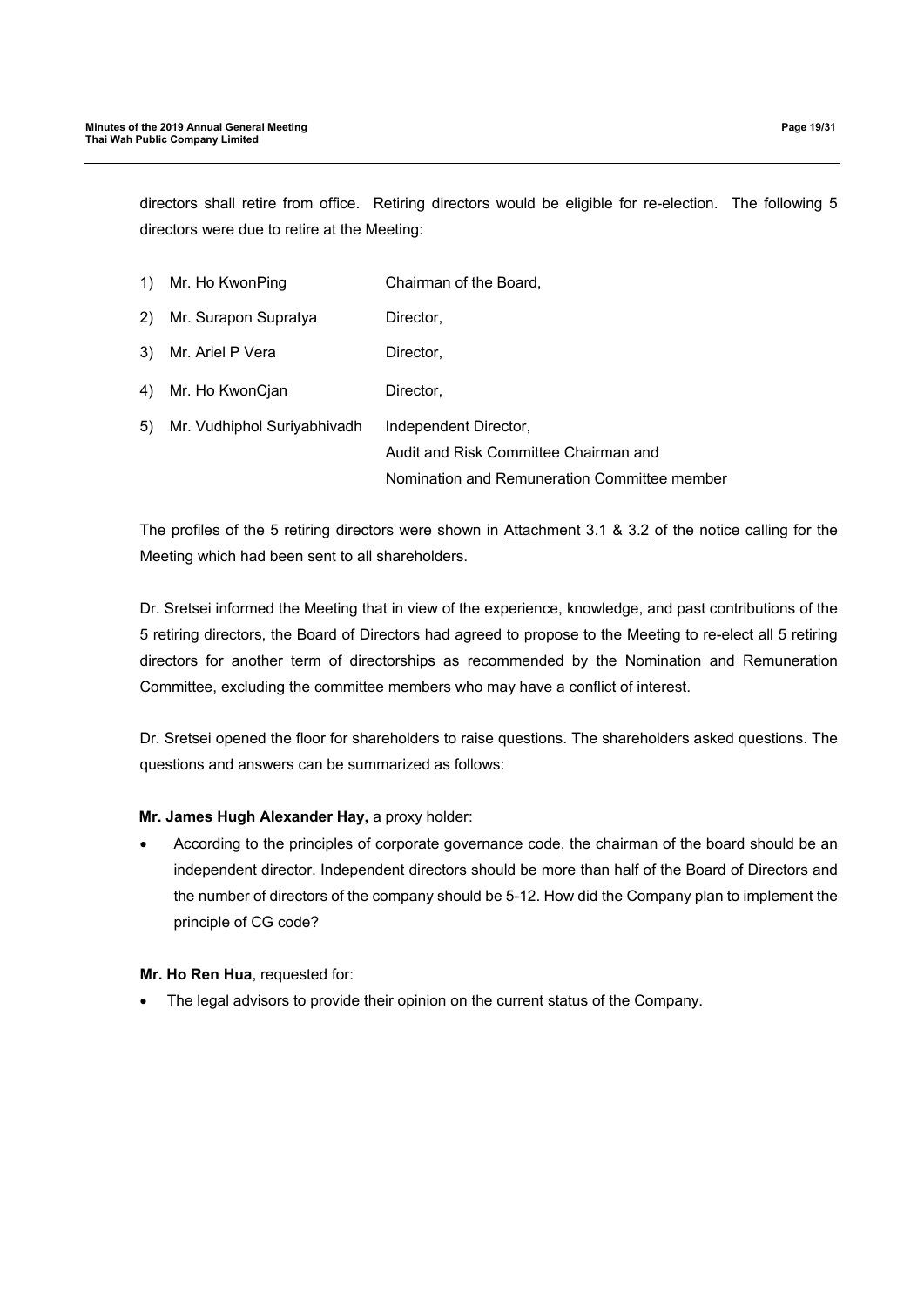#### **Ms. Veeranuch Thammavaranucupt,** legal advisor advised that:

 The Public Limited Company Act stipulates that there must be at least one-third of independent directors out of total directors of the Company and the chairman of the board was not required to be an independent director. These principles of corporate governance code were encouraged by the SET and SEC (Securities and Exchange Commission) for listed companies to comply with, but was not mandatory by the law.

#### **Mr. James Hugh Alexander Hay,** a proxy holder:

How did the Company plan to comply with the principle of CG code?

#### **Mr. Ho KwonPing,** advised that:

 The Company constantly reviewed its compliance with the principles of the CG code. All of the Company's independent directors were able to express their opinions independently. The Company had a diversified Board of directors. The Company also had a female independent director and a few non-executive directors. The purpose of this was to involve senior management and related parties to discuss on the Company's matters.

As there were no questions, Dr. Sretsei proposed that the Meeting consider this agenda item which was resolved as follows:

**Resolution:** The Meeting approved the re-election of all 5 retiring directors, namely Mr. Ho KwonPing, Mr. Surapon Supratya, Mr. Ariel P Vera, Mr. Ho KwonCjan and Mr. Vudhiphol Suriyabhivadh for another term of directorships by a majority vote of the shareholders and proxy holders who were present at the Meeting and cast their votes, details as shown in the following vote counting summary by each director:

#### **1) Mr. Ho KwonPing**

|   | <b>Voting Results</b>                   | <b>Number of Votes*</b> |          |
|---|-----------------------------------------|-------------------------|----------|
|   | Approved                                | 674,055,118             | 99.40%   |
| ٠ | Disapproved                             | 4,035,702               | 0.60%    |
|   | Void                                    | -                       | $0.00\%$ |
|   | Total no. of votes cast by shareholders | 678,090,820             | 100.00%  |

| Abstained                                                       | 1.600       |
|-----------------------------------------------------------------|-------------|
| Total no. of votes of the shareholders who are eligible to vote | 678,092,420 |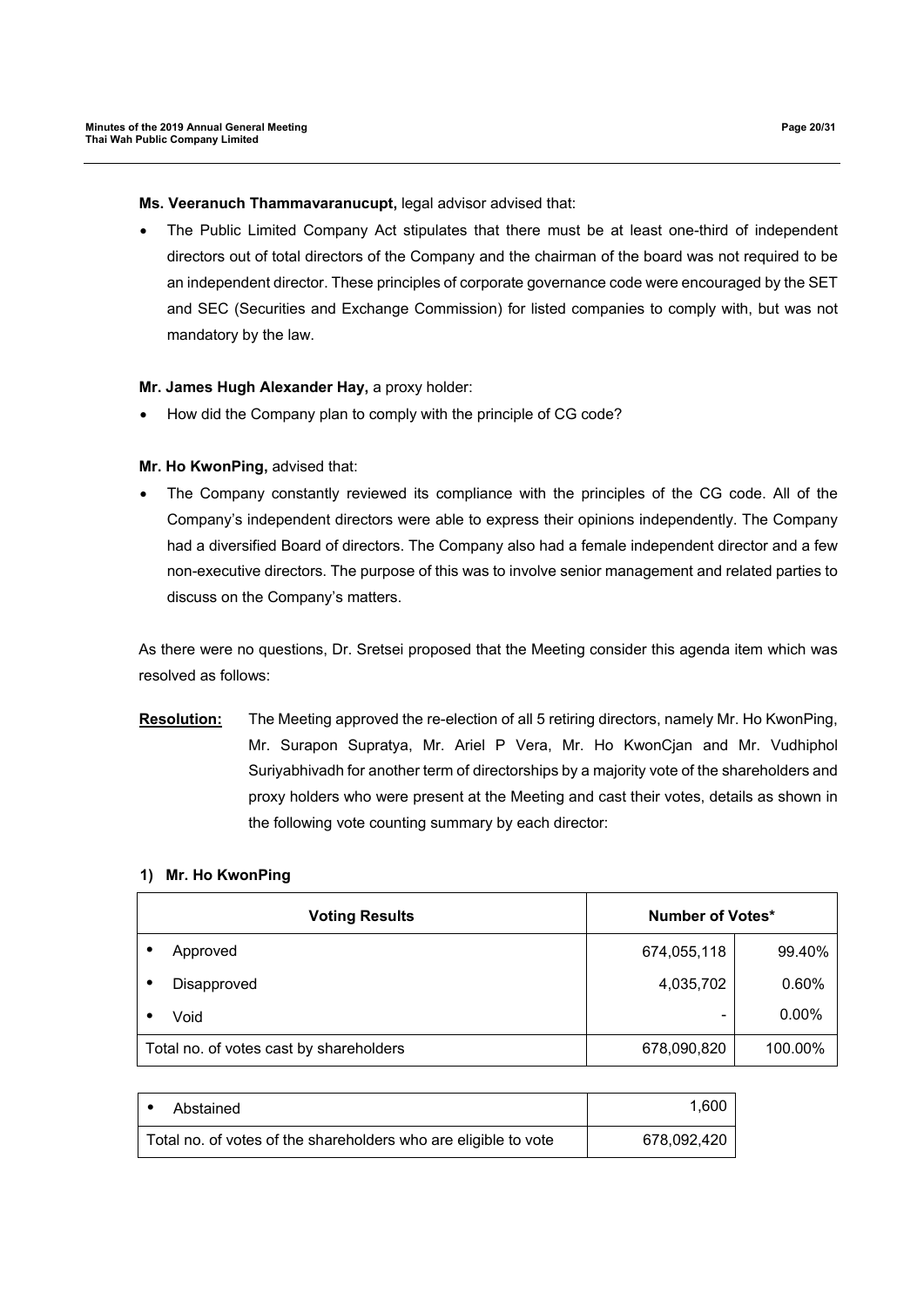# **2) Mr. Surapon Supratya**

|           | <b>Voting Results</b>                   | <b>Number of Votes*</b> |         |
|-----------|-----------------------------------------|-------------------------|---------|
|           | Approved                                | 674,055,118             | 99.40%  |
| $\bullet$ | Disapproved                             | 4,035,702               | 0.60%   |
|           | Void                                    | -                       | 0.00%   |
|           | Total no. of votes cast by shareholders | 678,090,820             | 100.00% |

| Abstained                                                       | 1.600       |
|-----------------------------------------------------------------|-------------|
| Total no. of votes of the shareholders who are eligible to vote | 678,092,420 |

# **3) Mr. Ariel P Vera**

|                                         | <b>Voting Results</b> | Number of Votes*         |         |
|-----------------------------------------|-----------------------|--------------------------|---------|
|                                         | Approved              | 674,055,118              | 99.40%  |
|                                         | Disapproved           | 4,035,702                | 0.60%   |
|                                         | Void                  | $\overline{\phantom{0}}$ | 0.00%   |
| Total no. of votes cast by shareholders |                       | 678,090,820              | 100.00% |

| Abstained                                                       | 1.600       |
|-----------------------------------------------------------------|-------------|
| Total no. of votes of the shareholders who are eligible to vote | 678.092.420 |

## **4) Mr. Ho KwonCjan**

| <b>Voting Results</b>                   | Number of Votes* |          |  |
|-----------------------------------------|------------------|----------|--|
| Approved<br>٠                           | 673,419,086      | 99.31%   |  |
| Disapproved<br>$\bullet$                | 4,671,734        | 0.69%    |  |
| Void                                    |                  | $0.00\%$ |  |
| Total no. of votes cast by shareholders | 678,090,820      | 100.00%  |  |

| Abstained                                                       | 1.600       |
|-----------------------------------------------------------------|-------------|
| Total no. of votes of the shareholders who are eligible to vote | 678,092,420 |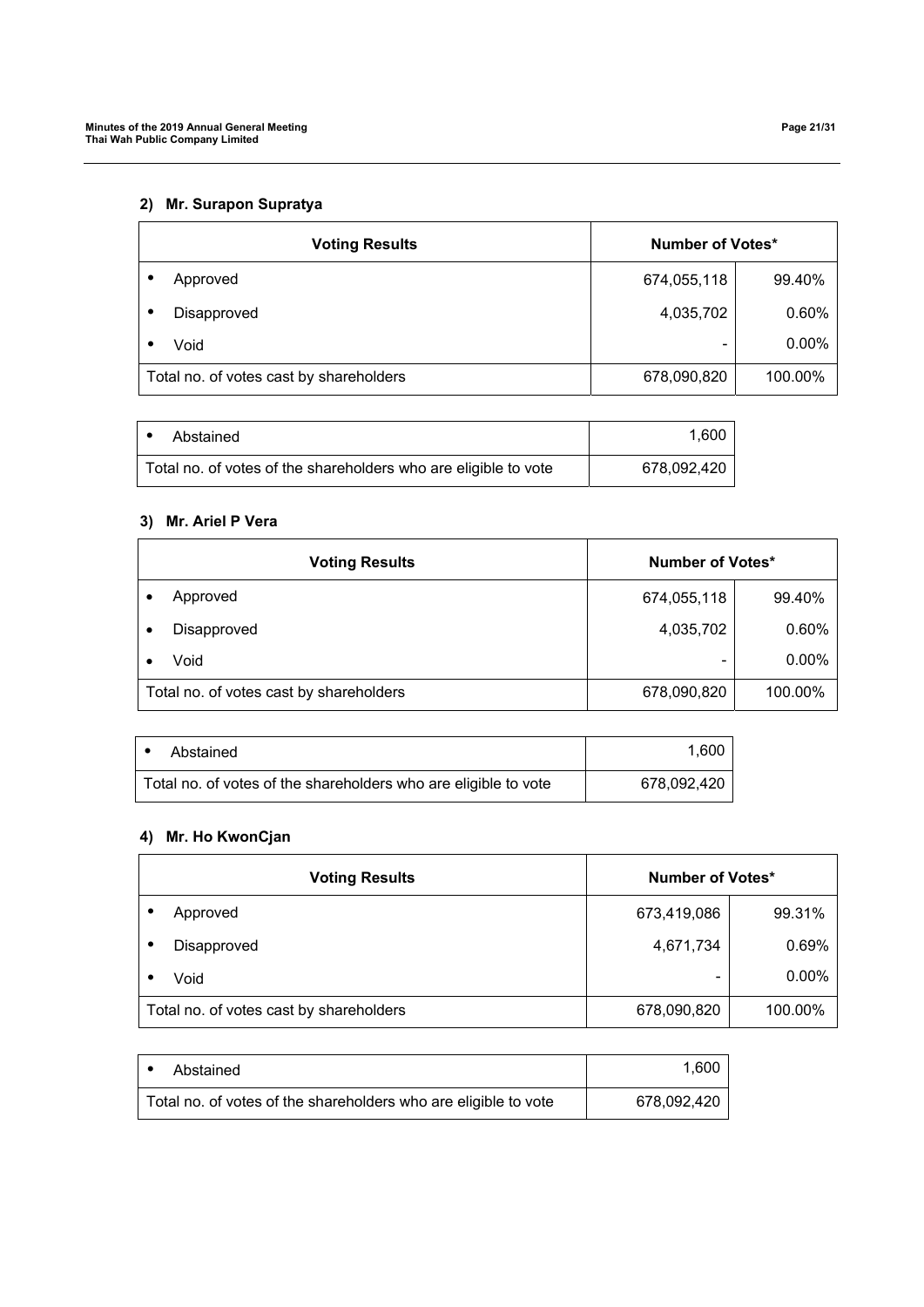| <b>Voting Results</b>                   |             | Number of Votes* |          |  |
|-----------------------------------------|-------------|------------------|----------|--|
|                                         | Approved    | 676,611,720      | 99.78%   |  |
|                                         | Disapproved | 1,479,100        | 0.22%    |  |
|                                         | Void        |                  | $0.00\%$ |  |
| Total no. of votes cast by shareholders |             | 678,090,820      | 100.00%  |  |

#### **5) Mr. Vudhiphol Suriyabhivadh**

| Abstained                                                       | 1.600       |
|-----------------------------------------------------------------|-------------|
| Total no. of votes of the shareholders who are eligible to vote | 678,092,420 |

**Note**: \* The Company's Articles of Association state that a resolution of the shareholders' meeting in an ordinary matter requires a majority of the votes of the shareholders who are present and cast their votes.

# **5.2 Remuneration for the directors of the Board and directors who are members of the Audit and Risk Committee and/or the Nomination and Remuneration Committee**

Dr. Sretsei reported to the Meeting that based on the resolution passed at the Company's 2018 Annual General Meeting held on April 27, 2018, the Meeting approved the remuneration for the directors who are members of the Board and directors and/or the Audit and Risk Committee and/or Nomination and Remuneration Committee, with effect from January 1, 2018 and for each ensuing year unless or until resolved otherwise by a general meeting of the shareholders of the Company, details as follows:

## **Board of Directors**

| <b>Position</b>             | Remuneration/<br><b>Meeting/Person (Baht)</b> |
|-----------------------------|-----------------------------------------------|
| Chairman                    | 265,000                                       |
| <b>Independent Director</b> | 180,000                                       |
| Non-Executive Director      | 180,000                                       |
| <b>Executive Director</b>   | 159,000                                       |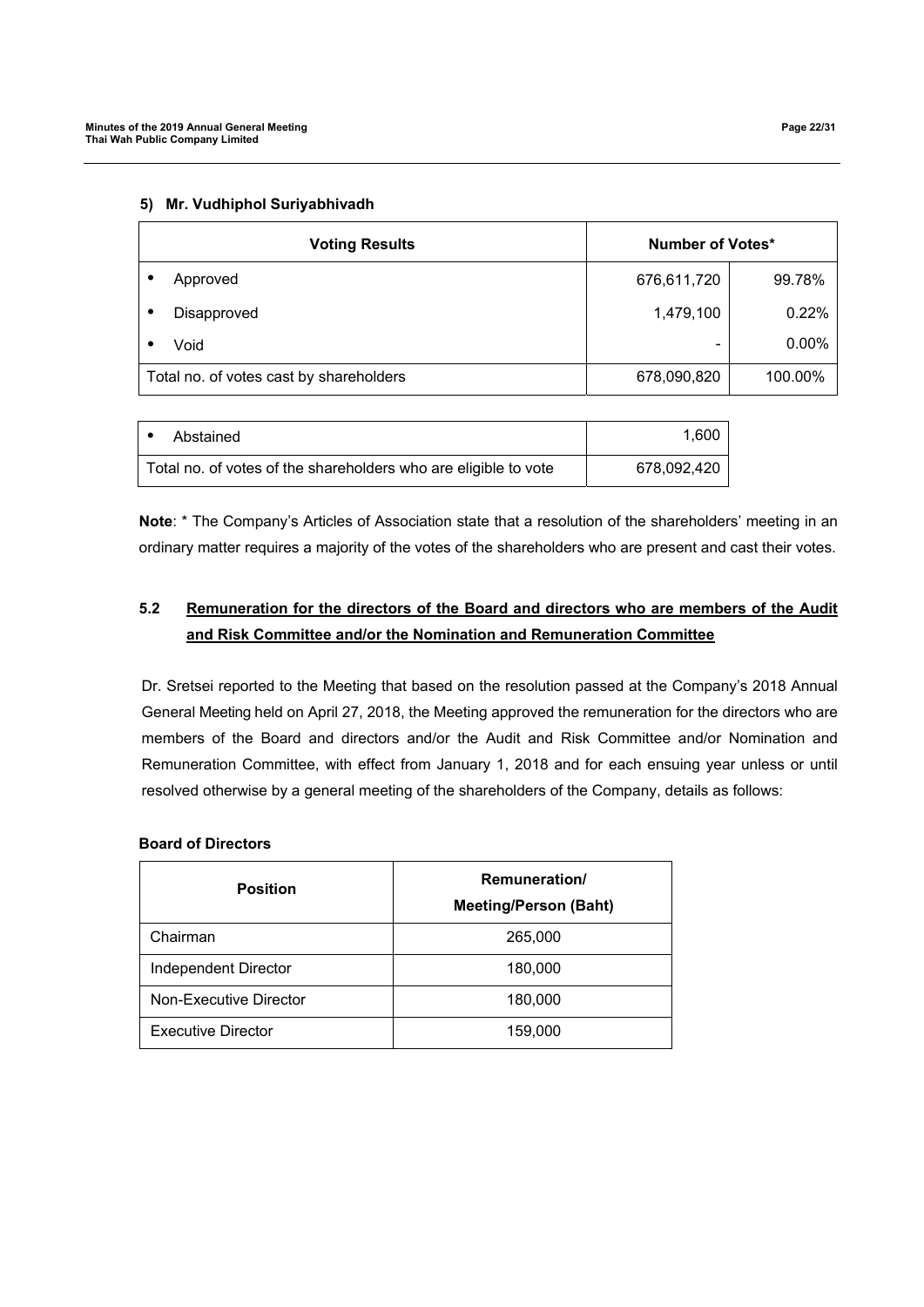### **Audit and Risk Committee**

| <b>Position</b> | <b>Remuneration</b> /<br><b>Meeting/Person (Baht)</b> |  |
|-----------------|-------------------------------------------------------|--|
| Chairman        | 90,000                                                |  |
| Member          | 48,000                                                |  |

### **Nomination and Remuneration Committee**

| <b>Position</b> | <b>Remuneration/</b><br><b>Meeting/Person (Baht)</b> |  |
|-----------------|------------------------------------------------------|--|
| Chairman        | 90,000                                               |  |
| Member          | 48,000                                               |  |

The Nomination and Remuneration Committee has reviewed the directors' remuneration approved by the 2018 Annual General Meeting, taking into account industry norms and the responsibilities of each directorship position. Based on its review, the Nomination and Remuneration Committee recommended to maintain the directors' remuneration in accordance with the amount and basis approved by the 2018 Annual General Meeting of the Company, with effect from January 1, 2019 and for each ensuing year, unless or until resolved otherwise by a general meeting of the shareholders of the Company, details as follows:

## **Board of Directors**

| <b>Position</b>           | Remuneration/<br><b>Meeting/Person (Baht)</b> |         |  |
|---------------------------|-----------------------------------------------|---------|--|
|                           | 2019                                          | 2018    |  |
| Chairman                  | 265,000                                       | 265,000 |  |
| Independent Director      | 180,000                                       | 180,000 |  |
| Non-Executive Director    | 180,000                                       | 180,000 |  |
| <b>Executive Director</b> | 159,000                                       | 159,000 |  |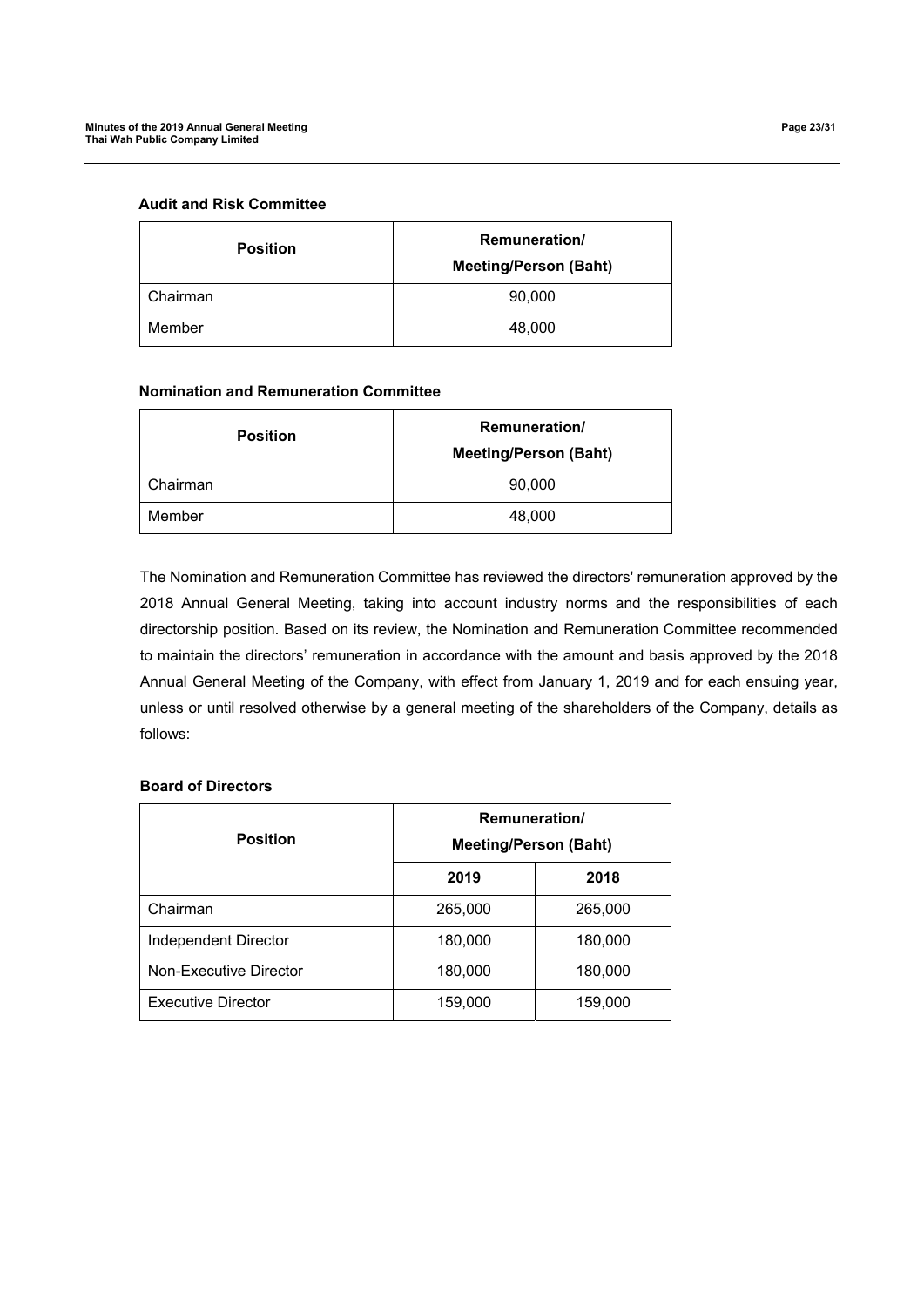### **Audit and Risk Committee**

|                 | <b>Remuneration/</b>         |        |
|-----------------|------------------------------|--------|
| <b>Position</b> | <b>Meeting/Person (Baht)</b> |        |
|                 | 2019                         | 2018   |
| Chairman        | 90,000                       | 90,000 |
| Member          | 48,000                       | 48,000 |

### **Nomination and Remuneration Committee**

| <b>Position</b> | <b>Remuneration/</b><br><b>Meeting/Person (Baht)</b> |        |
|-----------------|------------------------------------------------------|--------|
|                 | 2019                                                 | 2018   |
| Chairman        | 90,000                                               | 90,000 |
| Member          | 48,000                                               | 48,000 |

The Board had agreed to propose that the AGM to approve to the maintain of remuneration for the directors who are members of the of the Board and directors and/or Audit and Risk Committee and/or Nomination and Remuneration Committee in accordance with the amount and basis approved by the 2018 Annual General Meeting of the Company, with effect from January 1, 2019 and for each ensuing year, unless or until resolved otherwise by a general meeting of the shareholders of the Company, as recommended by the Nomination and Remuneration Committee

Dr. Sretsei opened the floor for shareholders to raise questions. The shareholders asked questions. The questions and answers can be summarized as follows:

#### **Mr. Sathaporn Phangniran**, a shareholder:

 He requested to edit the wordings "for each ensuing year, unless or until resolved otherwise by a general meeting of the shareholders" because he believed that this was the matter for the shareholders in the particular year to decide whether the remuneration of the directors should increase, decrease or remain the same.

#### **Mr. Ho Ren Hua**, requested for:

• The legal advisors to provide their opinion on this matter.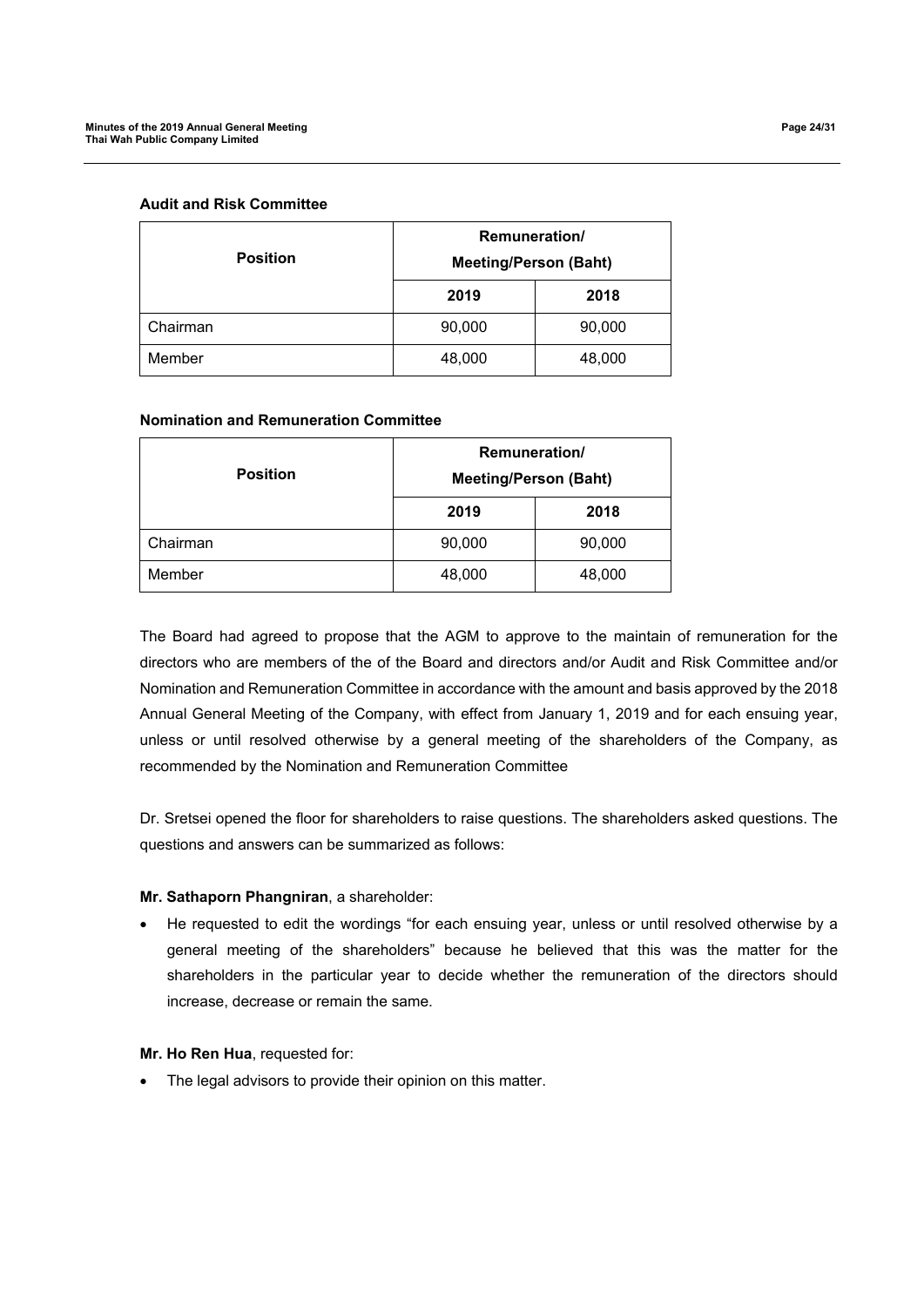### **Ms. Veeranuch Thammavaranucupt,** legal advisor advised that:

 The Company had always used such wordings for their context which was not wrong because each year there must be the agenda on considering the director's remuneration. This was in accordance with the Public Company Limited Act and the Company's Articles of Association. There was no harm in writing in such way because in practice the Company complied with the law.

#### **Mr. Sathaporn Phangniran**, a shareholder:

 It was a persuasion and that it should be the decision of those shareholders whose name appeared in the Company's book closing for XM.

#### **Ms. Veeranuch Thammavaranucupt,** legal advisor advised that:

 It was a matter of complying with the shareholder's meeting procedure that included the opinion of the Board of directors regarding the items that would presented for the shareholders' consideration and after that there would be the shareholder's resolution. The Board of directors could not vote on this remuneration agenda. This issue would be taken for further consideration.

As there were no questions, Dr. Sretsei proposed that the Meeting consider this agenda item which was resolved as follows:

**Resolution:** The Meeting approved to the maintain of remuneration for the directors who are members of the of the Board and directors and/or Audit and Risk Committee and/or Nomination and Remuneration Committee in accordance with the amount and basis approved by the 2018 Annual General Meeting of the Company, with effect from January 1, 2019 and for each ensuing year, unless or until resolved otherwise by a general meeting of the shareholders of the Company, by not less than two-thirds of the total number of the votes of the shareholders and proxy holders who were present at the Meeting and were eligible to vote.

Detailed vote counting summary was as follows:

| <b>Voting Results</b>                                           | <b>Number of Votes *</b> |          |  |
|-----------------------------------------------------------------|--------------------------|----------|--|
| Approved<br>٠                                                   | 677,980,920              | 99.98%   |  |
| Disapproved<br>$\bullet$                                        | 109,900                  | 0.02%    |  |
| Abstained<br>٠                                                  | 1,600                    | $0.00\%$ |  |
| • Void                                                          | ۰                        | $0.00\%$ |  |
| Total no. of votes of the shareholders who are eligible to vote | 678,092,420              | 100.00%  |  |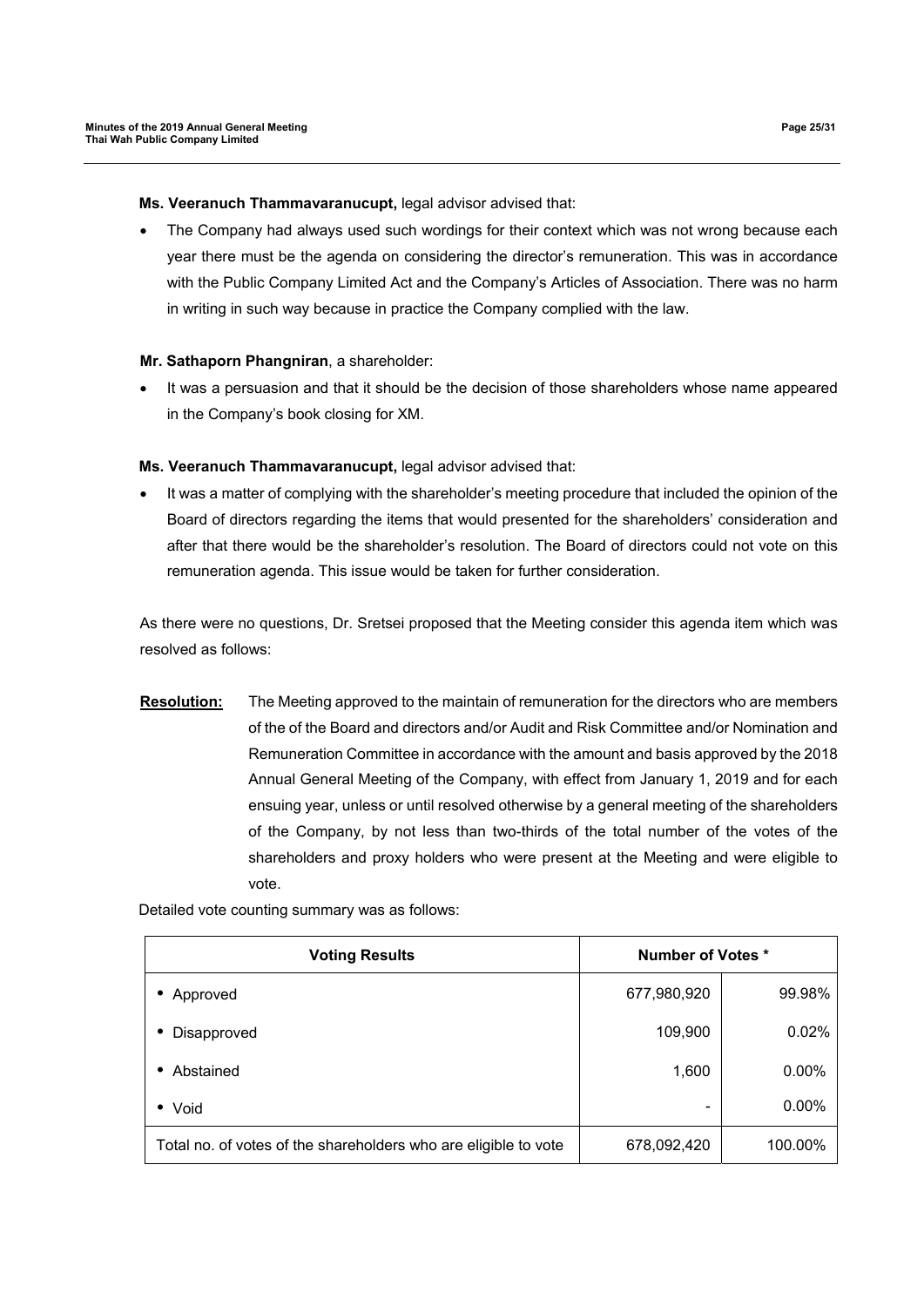**Note**: \* The Company's Articles of Association state that a resolution of the shareholders' meeting to determine any remuneration for the directors requires not less than two-thirds of the votes of the shareholders who are present and are eligible to vote.

# **6. To consider and approve the appointment of an auditor and determination of its remuneration for the year 2019**

Dr. Sretsei informed the Meeting that as recommended by the Audit and Risk Committee, the Board of Directors had agreed to propose that the Meeting appoint Mr. Sophon Permsirivallop, Certified Public Accountant No. 3182 and/or Ms. Rungnapa Lertsuwankul, Certified Public Accountant No. 3516 and/or Ms. Pimjai Manitkajohnkit, Certified Public Accountant No. 4521 and/or Ms. Rosaporn Decharkom, Certified Public Accountant No. 5659 and/or Ms. Sumana Punpongsanon, Certified Public Accountant No. 5872 of EY Office Limited to be the Company's auditor for the year 2019 with total remuneration not exceeding Baht 2,500,000 which is 4 percent more than the approved remuneration for the year 2018 (an amount not exceeding Baht 2,400,000). Only the audit fee is included in the remuneration for the Company's auditor.

The profile of the 5 nominated auditors had been sent to all shareholders as shown in Attachment 6 of the notice calling for the Meeting.

Dr. Sretsei opened the floor for shareholders to raise questions. The shareholders asked questions. The questions and answers can be summarized as follows:

# **Mr. James Hugh Alexander Hay,** a proxy holder:

How long had EY been the auditor of the Company?

## **Mrs. Orn-a-nong Witchucharn,** advised that:

Since the amalgamation during the fourth quarter of 2015.

## **Mr. James Hugh Alexander Hay,** a proxy holder:

And before the amalgamation?

## **Mrs. Orn-a-nong Witchucharn,** advised that:

They were the auditors of Thai Wah Food Products PCL., and not for Thai Wah Starch PCL.,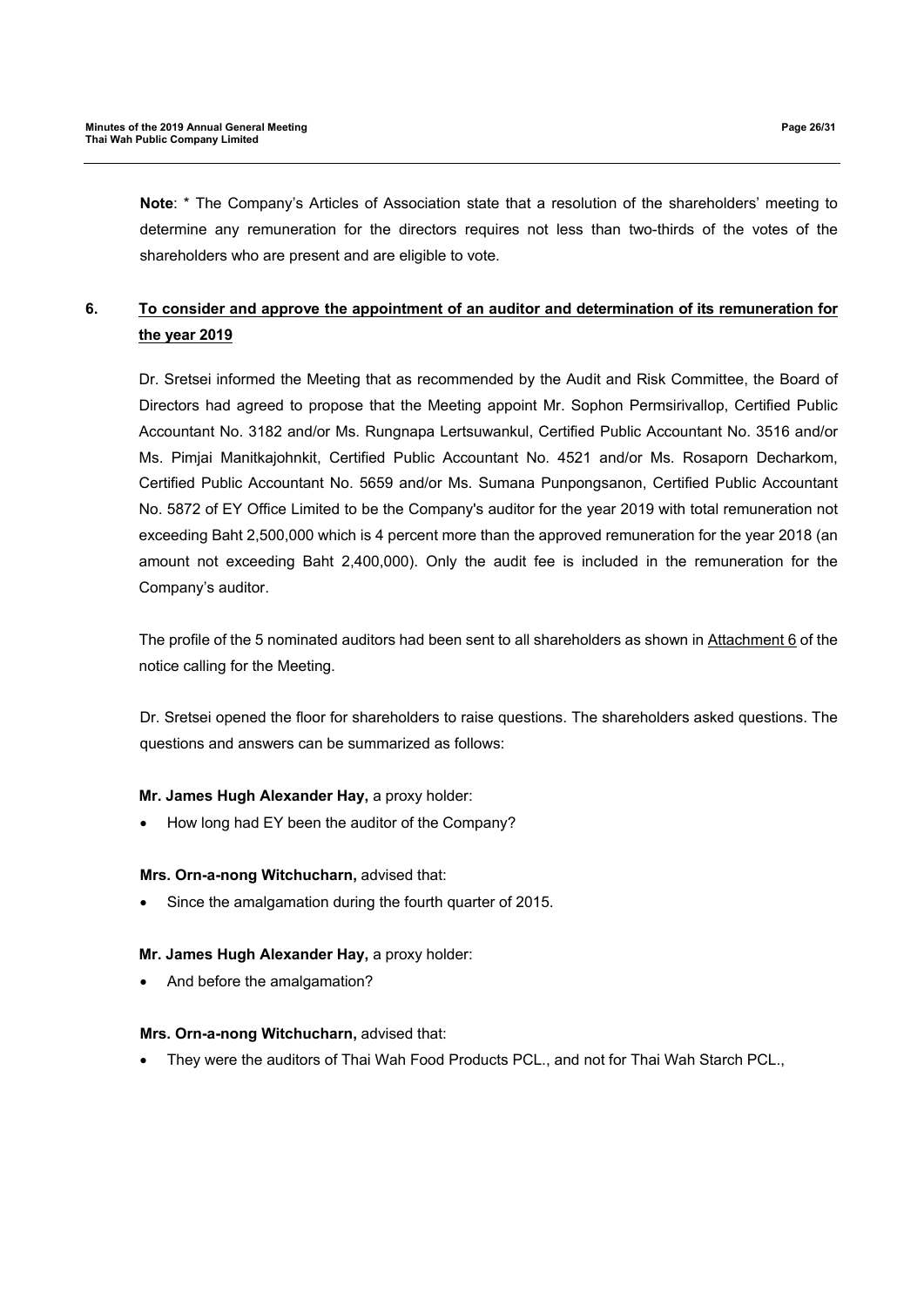**Mr. James Hugh Alexander Hay,** a proxy holder:

 The Company had merged its business for 4-5 years and before that EY was the auditor of Thai Wah Food Products PCL., He believed that the Company should change the audit firm not just the auditors. He enquired on the opinion of the ARC's Chairman.

## **Mr. Vudhiphol Suriyabhivadh,** advised that:

 As it was known, EY was one of the four audit firms recognized globally, which the ARC reviewed from time to time but not every year since the ARC would have to request the other 3 companies to send their information for consideration on 2 issues: the fee and auditing standards. EY was at the satisfactory level for both the ARC and the Company.

## **Ms. Veeranuch Thammavaranucupt,** legal advisor advised that:

 According to the principle of corporate governance and the law, the Company was not required to change the audit firm but only required to change the auditors every 7 years, which the Company has been complying with.

## **Mr. James Hugh Alexander Hay,** a proxy holder:

 This often creates conflict between familiarity and independent. He believed it was not difficult for the Company to abide by the principles of good corporate governance.

As there were no questions, Dr. Sretsei proposed that the Meeting consider this agenda item which was resolved as follows:

**Resolution:** The Meeting approved the appointment of an auditor and determination of its remuneration for the year 2019 with details as proposed by the Board of Directors, by a majority vote of the shareholders and proxy holders who were present at the Meeting and cast their votes, details as shown in the following vote counting summary:

| <b>Voting Results</b>                   | Number of Votes* |         |
|-----------------------------------------|------------------|---------|
| Approved                                | 640,526,704      | 94.55%  |
| Disapproved<br>٠                        | 36,923,216       | 5.45%   |
| Void                                    |                  | 0.00%   |
| Total no. of votes cast by shareholders | 677,449,920      | 100.00% |
|                                         |                  |         |

| Abstained                                                       | 642,500     |
|-----------------------------------------------------------------|-------------|
| Total no. of votes of the shareholders who are eligible to vote | 678,092,420 |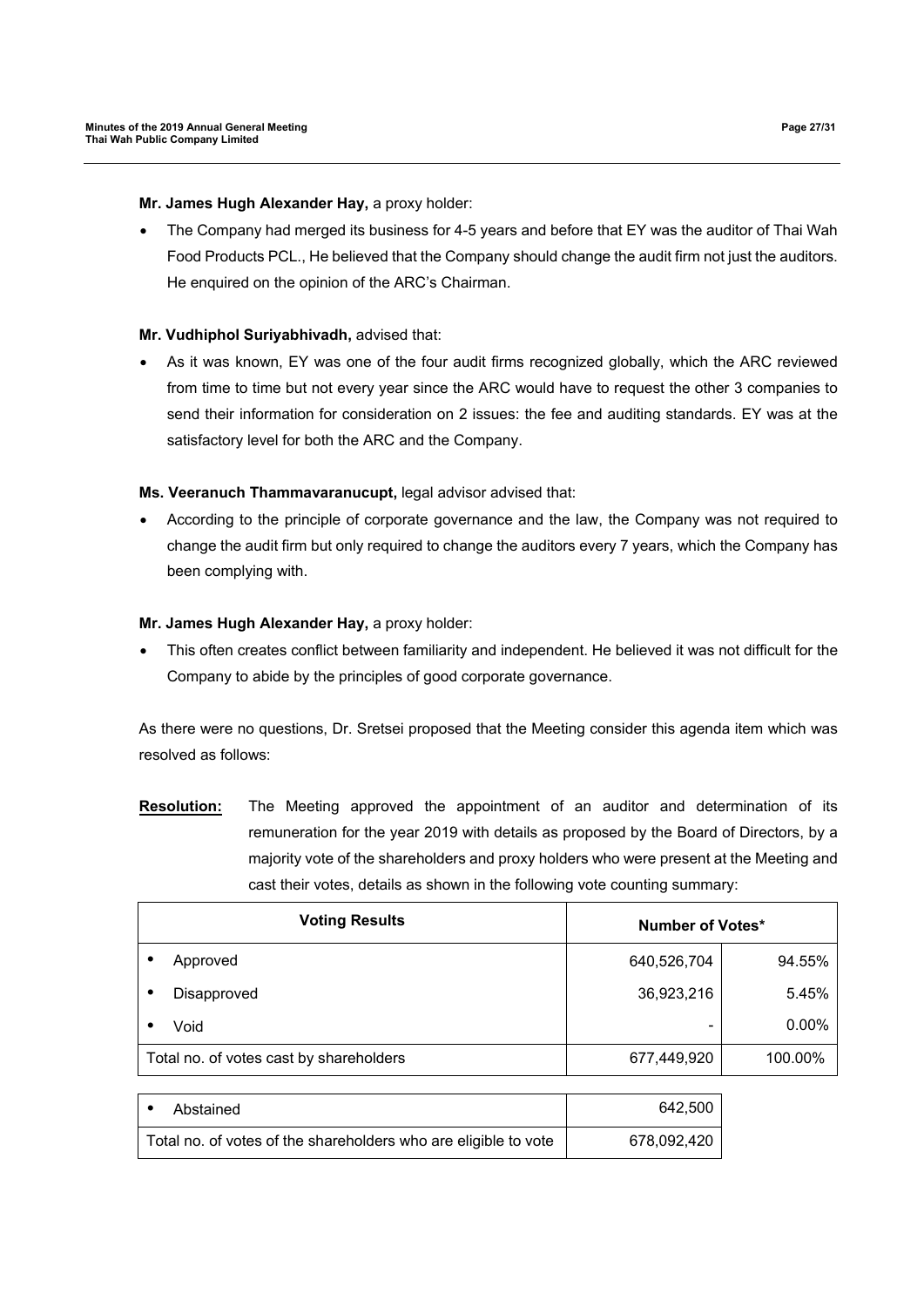**Note: \*** The Company's Articles of Association state that a resolution of the shareholders' meeting in an ordinary matter requires a majority of the votes of the shareholders who are present and cast their votes.

# **7. To consider and approve the amendment to the objectives of the Company and the amendment to Clause 3 of the Memorandum of Association to be in line with the amendment to the objectives of the Company**

In order to support the business of the company in the future. Therefore, the Company considers it appropriate to propose to the Annual General Meeting of Shareholders for the year 2019 to consider and approve the amendment to the objectives of the Company and the amendment to the Memorandum of Association to be in accordance with the Company's objectives. Details as follows:

| (1) | Amendment to the    | "To research and develop technology and innovation |  |  |                                              |  |
|-----|---------------------|----------------------------------------------------|--|--|----------------------------------------------|--|
|     | Objective Clause 33 |                                                    |  |  | related to basic research, applied research, |  |
|     |                     | experimental development, product innovation and   |  |  |                                              |  |
|     |                     | process innovation"                                |  |  |                                              |  |
|     |                     |                                                    |  |  |                                              |  |

(2) Amendment to Clause 3 of the Memorandum of Association

> Original: Clause 3 .The Company has 32 objectives To: Clause 3 .The Company has 33 objectives

In this regard, the Company further proposed that the AGM to approve the assigning of a person who assigned by the authorized director(s) of the Company to make any amendment, addition, change that may be recommended or required by the registrar of the public company limited as necessary and appropriate without affecting the substance of the amendment of the Company's objectives.

Dr. Sretsei opened the floor for shareholders to raise questions. However, no questions were raised for this agenda item.

As there were no questions, Dr. Sretsei proposed that the Meeting consider this agenda item which was resolved as follows: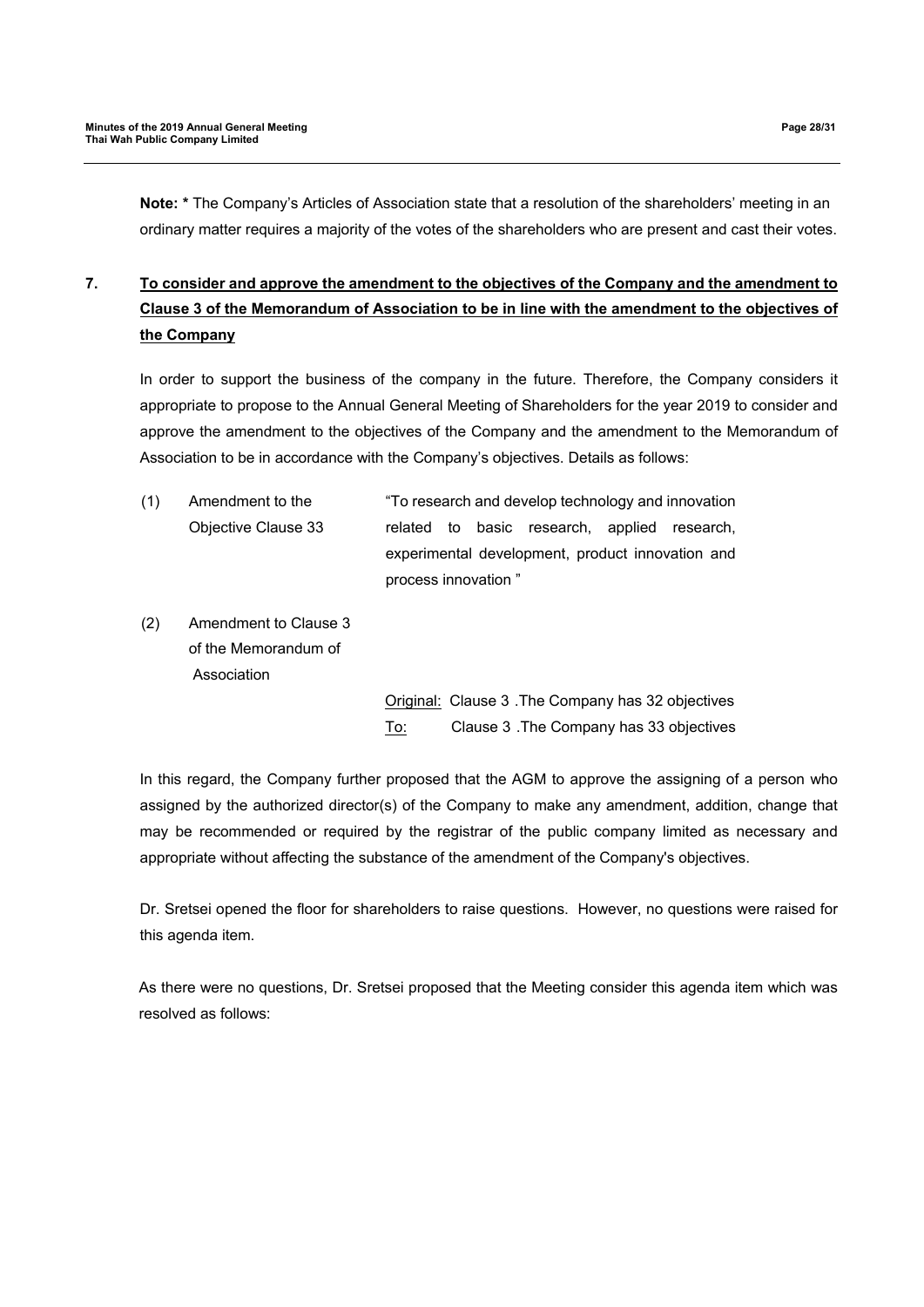**Resolution:** The Meeting approved the amendment to the objectives of the Company and the amendment to clause 3 of the Memorandum of Association to be in accordance with the Company's objectives by not less than three-fourth of the total number of the votes of the shareholders who are present and are eligible to vote.

Detailed vote counting summary was as follows:

| <b>Voting Results</b>                                           | <b>Number of Votes *</b> |          |  |
|-----------------------------------------------------------------|--------------------------|----------|--|
| Approved                                                        | 678,090,820              | 100.00%  |  |
| Disapproved                                                     | -                        | $0.00\%$ |  |
| Abstained                                                       | 1,600                    | $0.00\%$ |  |
| • Void                                                          |                          | $0.00\%$ |  |
| Total no. of votes of the shareholders who are eligible to vote | 678,092,420              | 100.00%  |  |

**Note**: \* The Company's Articles of Association state that a resolution of the shareholders' meeting to amend the objectives of the Company and the amendment to clause 3 of the Memorandum of Association to be in line with the amendment of the Company's objectives requires not less than three-fourth of the votes of the shareholders who are present and are eligible to vote.

# **8. To consider any other appropriate business, if any**

Dr. Sretsei asked the shareholders whether any shareholder would like to propose any other agenda item for the Meeting to consider. However, no other agenda item was raised.

Dr. Sretsei opened the floor for shareholders to raise questions. The shareholders asked questions. The questions and answers can be summarized as follows:

## **Mr. Manit Lertsakornsir**, a shareholder:

 He was glad that the Company was committed to complying with the principles of corporate governance. Even if a shareholder held 1 share, he would be treated equally. He was glad that the Company maintained the absolute dividend policy which was good for minority shareholders.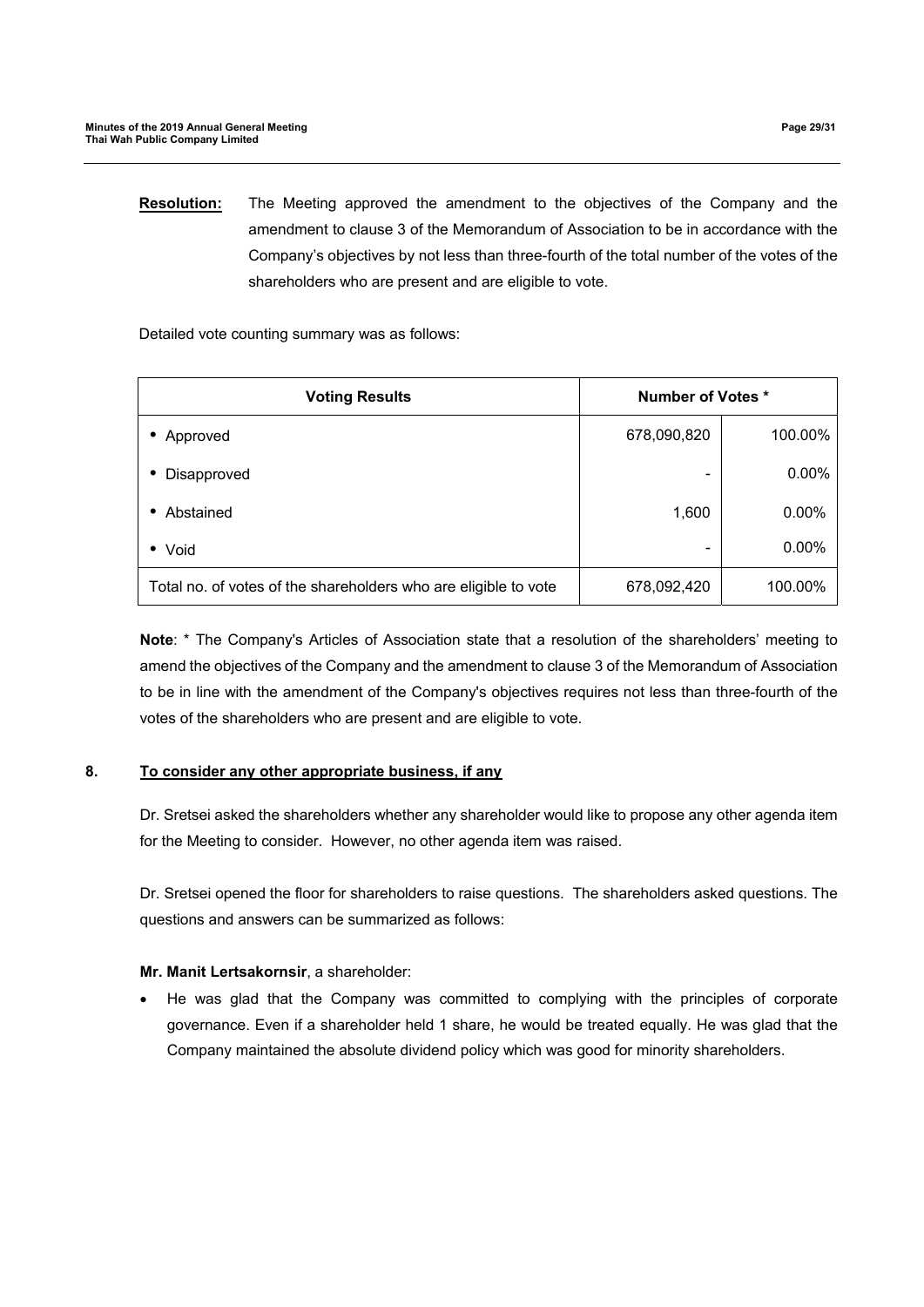**Mr. Ho KwonPing,** advised that:

 As a representative of the Board of directors and major shareholder, he believed that the minority shareholders were important to the Company. The Company's Board of directors would like to have a high share price. The major shareholders would also like to have a high share price but they were not buying anymore shares. Only if the minority shareholders were happy with the Company, they would buy more shares which would be a win-win situation on both sides. Therefore please be assured that the Company would continue protecting the rights of minority shareholders.

## **Mr. Sathaporn Phangniran,** a shareholder:

 According to the Company's Articles of Association clause 42, a shareholders must receive documents related to the meeting but he did not receive any documents.

#### **Dr. Sretsei Saittagaroon,** advised that:

- It could be scanned from the QR code on the notice calling for the AGM.
- Since there was no further businesses to conduct, he then informed the shareholders that after the 2019 Annual General Meeting, the Company would prepare the minutes of the shareholders meeting and would inform the shareholders of the posting of minutes in Thai version via the Electronic Company Information Disclosure System of the Stock Exchange within 14 days. Thereafter the Company would post the minutes of the shareholders' meeting, with both Thai and English versions on the Company's website. If any shareholder had any comment or suggestion in relation to the minutes of a meeting, they could inform the secretary of the company within 2 month from the date of such meeting. For the Annual General Meetings from 2020 onward, there would be no agenda matters to consider the minutes of the meeting, which was in line with the practice of several listed companies in the Stock Exchange. In addition, the certification of the minutes of the meeting was not required by the laws.

As there were no further questions and no other agenda item proposed for consideration, Dr. Sretsei then handed the Meeting back to the Chairman.